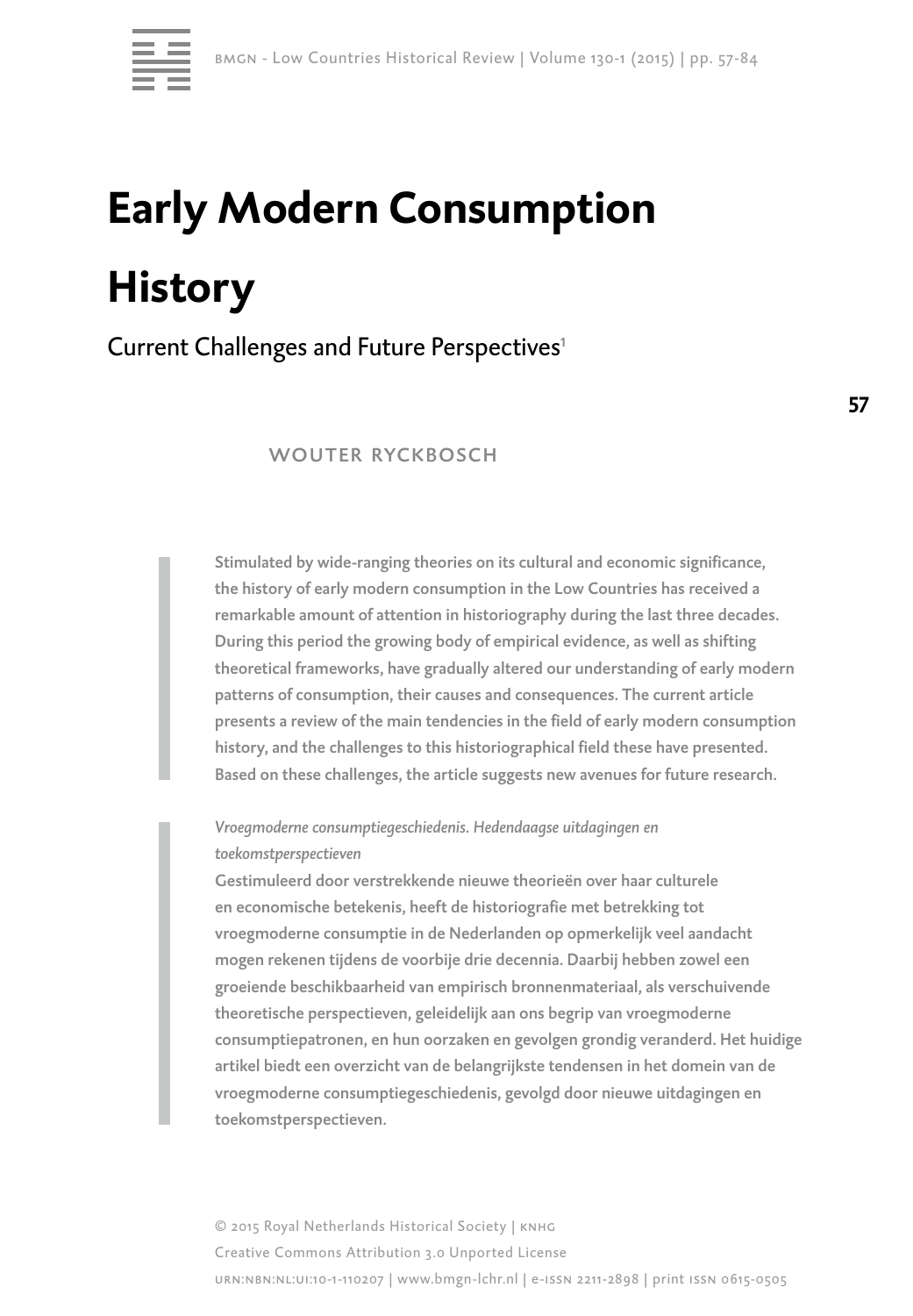## **Introduction**

When the English ambassador Thomas More was introduced to the Portuguese traveller Raphael after Mass at Our Lady's Church in Antwerp, somewhere around the beginning of the sixteenth century, the latter's tales of a distant island with a 'perfect society' formed the basis of More's 'Utopia' (first published by the Dutch humanist Erasmus in Leuven in 1516). In striking contrast to the England, Brabant and Flanders of More's own time, there was no such thing as exchange of goods in Utopia. All families would bring their produce to the urban marketplace,

[...] in which all things of a sort are laid by themselves; and thither every father goes, and takes whatsoever he or his family stand in need of, without either paying for it or leaving anything in exchange.<sup>2</sup>

Although the radical redistribution of wealth and the suppression of exchange and private property certainly helped, they did not entirely do away with excessive consumption – for which More saw no place in Utopia. He acknowledged that besides fear (of want, w.r.) 'there is in man a pride that makes him fancy it a particular glory to excel others in pomp and excess'*,* but added that such practices of conspicuous consumption were prohibited by 'the Laws of the Utopians'.

Later utopian thinkers also drew attention to the world of consumption and shopping when imagining their fictitious social and economic orders. This centrality of consumption is evident too in the nineteenth century utopian novelist Edward Bellamy's imagination of his hometown of Boston at the end of the twentieth century. When Edith, the daughter of his host and 'an indefatigable shopper', showed him around the 'magnificent' shops of the future, she explained how stores displayed samples 'of a bewildering variety' of goods, without clerks or assistants 'trying to induce one to take what one did not want or was doubtful about'. When walking home after the shopping excursion Edith explained how consumer behaviour in the twentieth century had become wholly 'a matter of taste and convenience'. This was in contrast to the protagonist's own nineteenth century times, of which she had read that *'*people often kept up establishments and did other things which they could not afford for ostentation, to make people think them richer than they were'. Thus utopian practices of consumption, purged of all but the expression

1 The author wishes to acknowledge the financial support of the Research Foundation Flanders (fwo-Vlaanderen) and to express his gratitude to Bruno Blondé, Bert De Munck, Joost Jonker and three anonymous referees for their comments and suggestions.

2 T. More, *Utopia* (New York 1965; 1516) 103.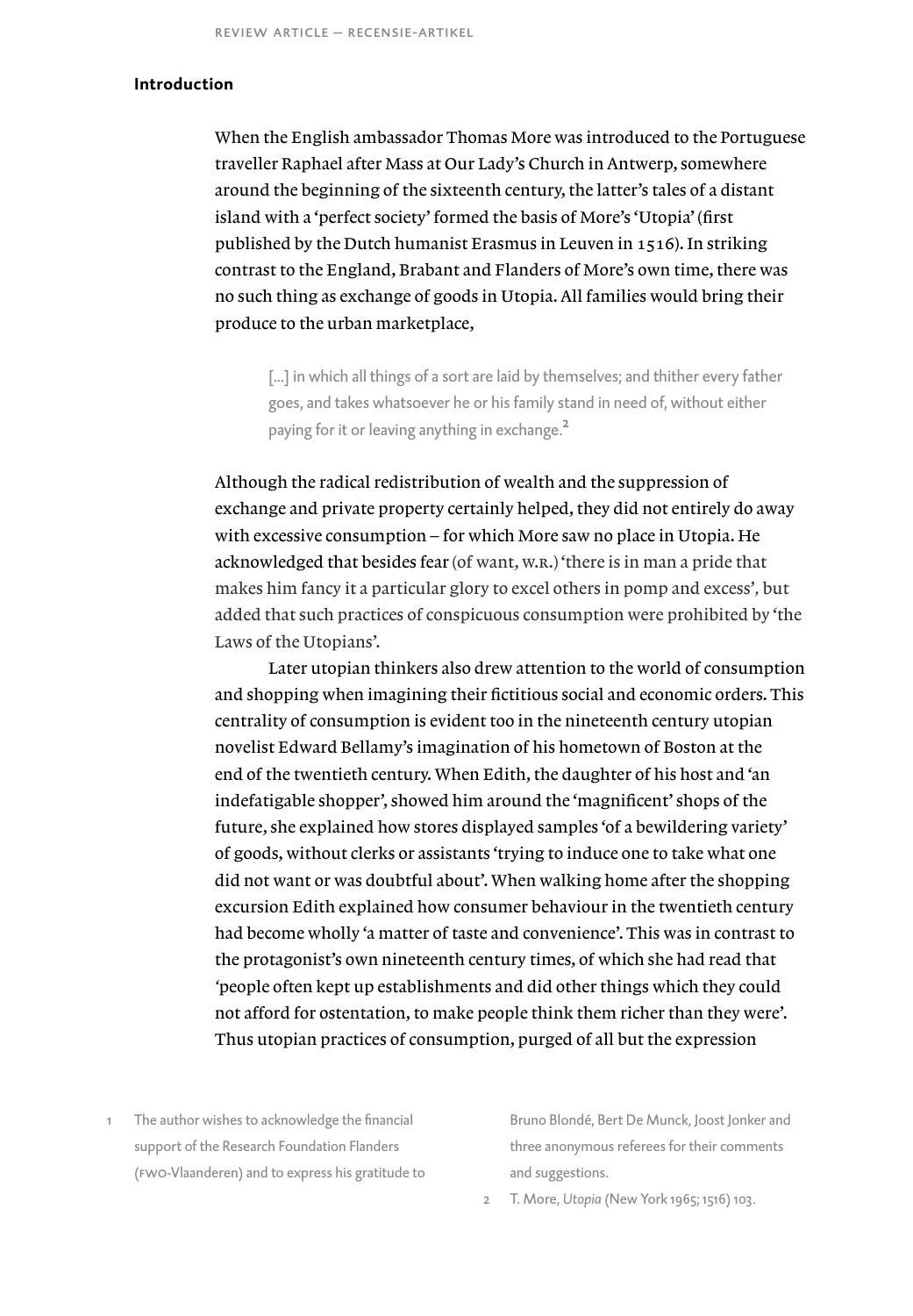of personal taste, were a central element in Edward Bellamy's dreams of a harmonious future.<sup>3</sup>

Such visions of future consumption have not been confined to early modern humanism or modern romanticism. Despite usually appearing trivial, daily acts of consumption anchor people firmly in society at large – today as well as in the past. The grand schemes of society, in politics, economy and culture are sometimes most thoroughly felt in the quotidian acts of shopping and consuming. This myriad of almost unconsidered acts in turn actively helps to shape these societies through their intrinsic association with production, wealth and status, and through sheer repetition.<sup>4</sup>

In the mind of past and current observers, the acts of consumption and the concrete material culture they bring about can clearly serve as powerful indicators of all that is good or bad in society. It is therefore remarkable that for a long time consumption has been ignored as an autonomous object of study in historiography – and especially so in economic and social history. On theoretical grounds approaches based on either classical economics or Marxist theory naturally favoured the predominance of production over consumption during much of the nineteenth and twentieth centuries. As a result, they almost always considered changes in consumption to follow those in production, commerce and technology. This only changed from the 1980s onwards when post-structuralist theory gradually undermined the then dominant paradigms of social science history, neoclassical economic history and Marxist history. As a result, in recent decades the histories of consumption and material culture have now emerged as vital and influential sub-disciplines of historical studies.

Despite the success of historical consumption and material culture studies in overturning many established views in economic, social and cultural history, this historiography now faces entirely new challenges. On the one hand, from social history the question emerges whether the scholarly work of the recent decades has not overestimated the autonomous agency of consumers in expressing choices and meanings through consumption. On the other hand, anthropological and sociological developments have increasingly urged historians to take the 'materiality' of objects more seriously and cease to approach *things* as if they were *words*.

- 3 See M. Beaumont, 'Shopping in Utopia: Looking Backward, the Department Store, and the Dreamscape of Consumption', *Nineteenth-Century Contexts* 28 (2006) 191-209.
- 4 The anthropologist Daniel Miller for instance, has argued for consumption as 'the vanguard of history'. In the fragmented acts of consumption performed all over the globe, he imagines

that consumption rather than production harbours the potential to radically change global society and ultimately bring about a new, postcapitalist, global mode of production. D. Miller, 'Consumption as the Vanguard of History', in: D. Miller (ed.), *Acknowledging Consumption: A Review of New Studies* (London 1995).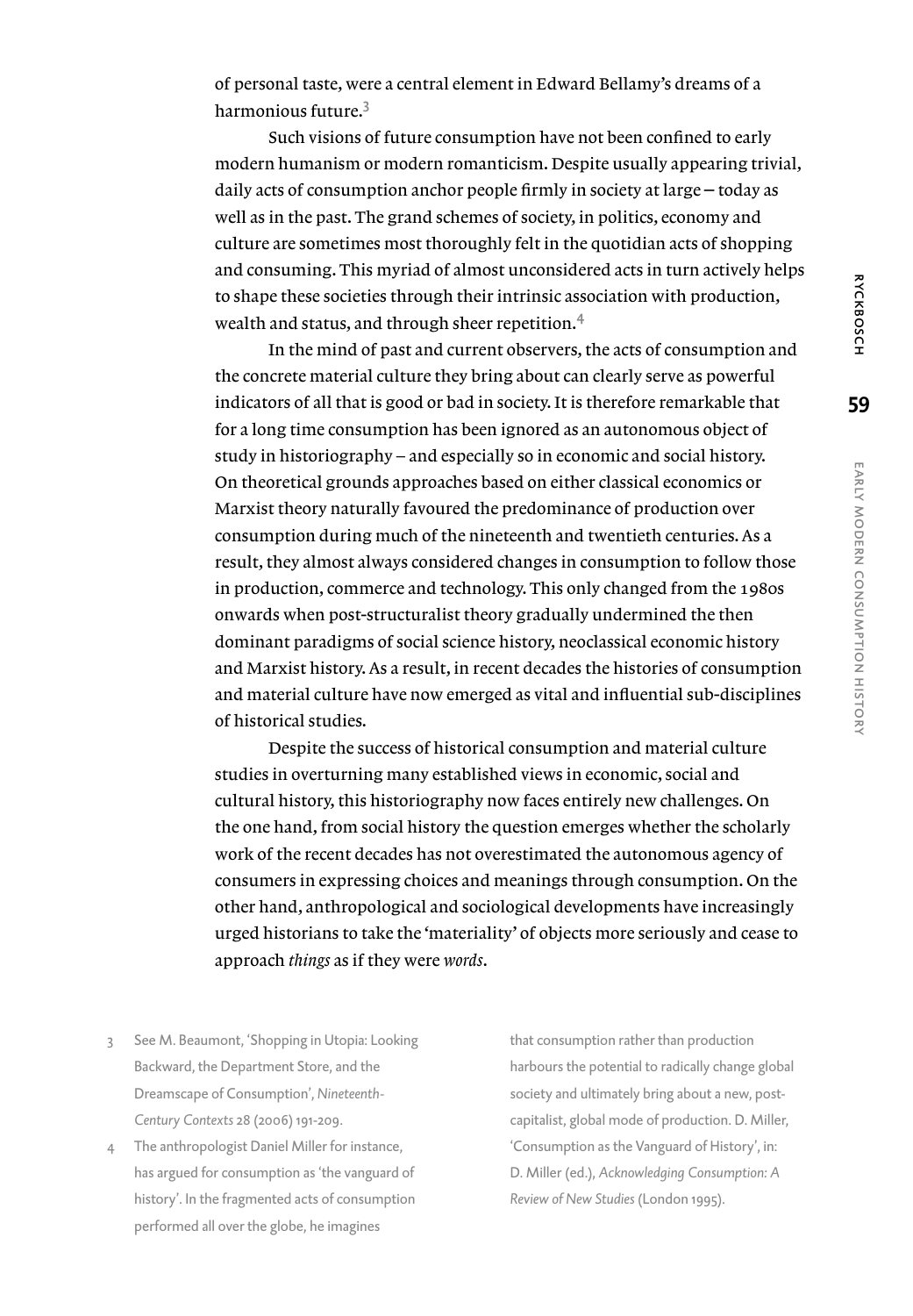This dual challenge calls for a re-orientation of the history of material culture and consumption, without questioning its position as a fundamental aspect of historical change since the Middle Ages. The current review article presents a comprehensive overview of recent tendencies in the historiography of early modern consumption, with particular focus on the Low Countries. That region holds a special place in the historiography of early modern consumption, and therefore is well suited to a more detailed exploration of the wider issues involved. It is, after all, in the Low Countries – and sixteenth century Antwerp in particular – where we are most likely to encounter for the first time a specific 'Renaissance attachment to things' outside Italy.<sup>5</sup> Other scholars have emphasised how new attitudes and approaches to the material world developed, particularly in seventeenth century Holland, largely influenced by the rapid expansion of commercial contact with the rest of the world. $6$  It is also in the Low Countries that new anxieties concerning the increasingly commercialised and commoditised material world came clearly to the fore in early modern art, collecting and even in collective (tulip) mania.<sup>7</sup>

What is more, since matters of consumption are often held to be central in the social, economic and cultural development of the early modern Low Countries, a review of this historiography is of wider importance. The most influential argument is that precisely the kindling of a consumer society in the early modern Low Countries would have spurred industriousness, economic growth and eventual industrialisation across Western Europe.<sup>8</sup> For these reasons, a particular focus on the Low Countries as the presumed 'birthplace' of new forms of materiality and consumerism seems particularly useful for both the historiography of consumption and of the social and economic history of Europe in general. The general focus of the article is on the history of the social and economic significance of consumption, rather than on the wide variety of cultural forms in which it was expressed.

- 5 R. Goldthwaite, *Wealth and the Demand for Art in Italy, 1300-1600* (Baltimore 1993); M. O'Malley and E. Welch, *The Material Renaissance* (Manchester 2007); B. Blondé, 'Shoppen met Isabella d'Este. De Italiaanse renaissance als bakermat van de consumptiesamenleving', *Stadsgeschiedenis* 2 (2007).
- 6 H.J. Cook, *Matters of Exchange: Commerce, Medicine, and Science in the Dutch Golden Age* (New Haven 2008); P. Boomgaard, *Empire and Science in the Making: Dutch Colonial Scholarship in Comparative Global Perspective, 1760-1830* (London 2013).
- 7 S. Schama, *The Embarrassment of Riches: An Interpretation of Dutch Culture in the Golden Age* (New York 1987); A. Goldgar, *Tulipmania: Money, Honor, and Knowledge in the Dutch Golden Age* (Chicago 2007).
- 8 J. de Vries, *The Industrious Revolution: Consumer Behavior and the Household Economy, 1650 to the Present* (Cambridge 2008); J. de Vries and A. van der Woude, *The First Modern Economy* (Cambridge 1997).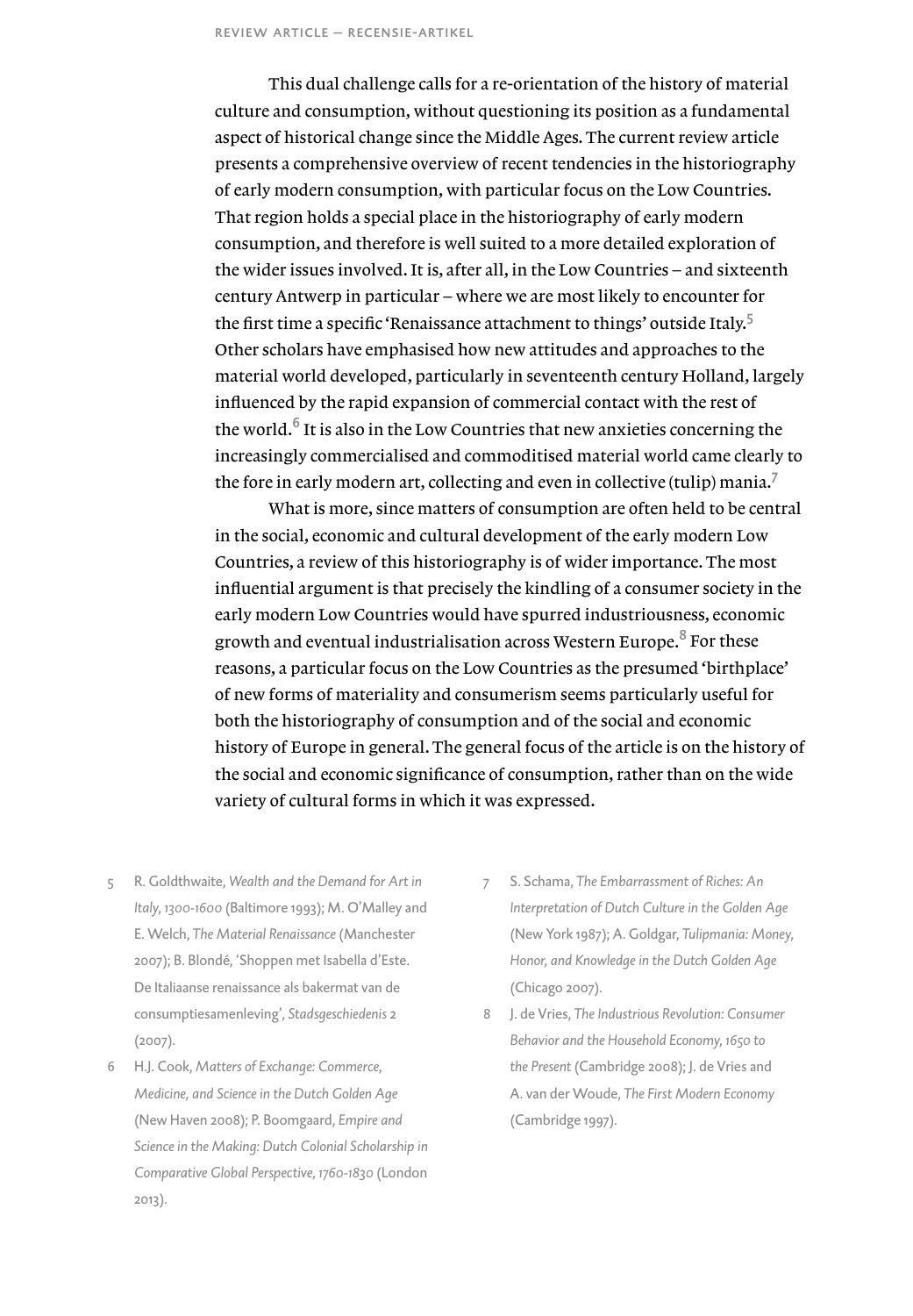In the first part of this article I introduce briefly the concept of the 'consumer revolution' and then summarise the main results that have since fundamentally qualified and altered its propositions. I argue that new empirical evidence produced during the last two decades has altered dominant views of early changes in modern consumer practices in three main respects ‒ its geographical scope, its temporal dimension and its social reach. In the second part of the article I turn to the challenges recently presented to early modern consumption history by considering critically the relative autonomy it grants to consumer culture as a historical actor, and by drawing on the insights from recent developments in economic anthropology and sociology to point out a relative neglect of other loci of agency. The article concludes with a plea for more comparative (and) global history, with more systematic attention given to structural and material forms of agency and their historic contingency.

## **In search of origins: the consumer revolution**

The recognition that changes in consumption potentially played an important role in the key transformations of early modern society has in no small part been fostered by the high stakes in the debate on what is known as the 'consumer revolution'. When Neil McKendrick first introduced the idea of an early modern revolution in consumption in 1982, he associated it directly with such major transformations as the industrial revolution, the abolition of an estate-based society and the origins of the rise of the West. What constituted McKendrick's consumer revolution in eighteenth century England was essentially the unprecedented spread of a growing range of material commodities:

More men and women than ever before in human history enjoyed the experience of acquiring material possessions. Objects which for centuries had been the privileged possessions of the rich came, within the space of a few generations, to be within the reach of a larger part of society than ever before, and, for the first time, to be within the legitimate aspirations of almost all of it. Objects which were once acquired as the result of inheritance at best, came to be the legitimate pursuit of a whole new class of consumers.<sup>9</sup>

9 N. McKendrick, 'The Consumer Revolution of Eighteenth-Century England', in: N. McKendrick, J. Brewer and J.H. Plumb (eds.), *The Birth of a Consumer Society: The Commercialization of Eighteenth-Century England* (London 1982) 1.

**61**

**RYCKBOSCH**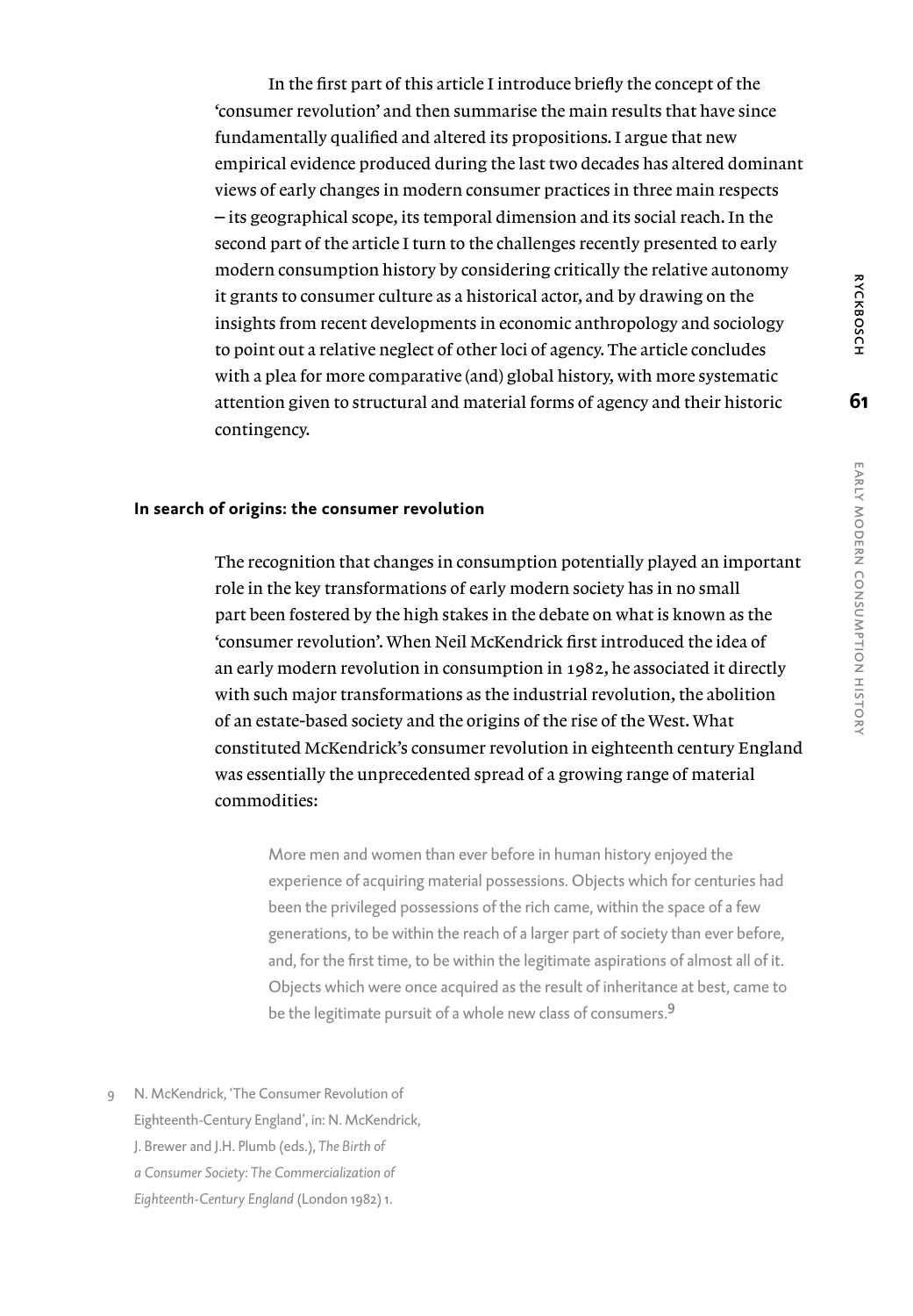The will to consume was not necessarily new, according to McKendrick, but the ability to do so was. Crucial to this newfound ability were the greater aggregate wealth available and its more equal distribution in society. The relatively closely stratified English society permitted an unusual degree of social mobility, which in turn stimulated the emergence of a dynamic social system driven by emulation and 'trickle down' effects.<sup>10</sup>

McKendrick's consumer revolution offered a highly optimistic reinterpretation of the classic standard-of-living debate. It suggested an elevated degree of material welfare and declining social inequality as the consequence of the British industrial revolution. The consumer revolution thesis moreover inscribed itself in a barely disguised Whiggish narrative of modernity. Referring explicitly to Walt Rostow's *The Stages of Economic Growth: A Non-Communist Manifesto*, McKendrick situated early modern consumer change at the *'*take-off' on a path with *'*a society of high mass consumption' as the eventual destination of history.<sup>11</sup> This was inextricably associated with the intellectual climate of the Cold War, when the prototype of a democratic and consumerist American society became frequently pitted against its Soviet antithesis.<sup>12</sup>

Although McKendrick, Brewer and Plumb's *Birth of a Consumer Society*  is often seen as the most provocative account of changing consumption patterns in early modern Europe, it remained fairly conventional compared to much of the historiography that followed it. Perhaps the fact that histories of consumption rarely give much time and space to issues of definition, and as a result the often multi-interpretable use of terms such as consumerism and consumption have helped to obscure the differences between earlier and later accounts of consumer change. According to widely accepted definitions in economic anthropology *consumerism* can generally be understood in a fairly restricted sense as acquisitive purchases of goods in the marketplace. *Consumption* on the other hand, denotes the more general use that people make

- 10 The concepts of emulation and trickle-down in relation to consumption have been introduced by Thorstein Veblen and Georg Simmel respectively: T. Veblen, *Theory of the Leisure Class: An Economic Study in the Evolution of Institutions* (New York 1899); G. Simmel, 'Fashion', in: D.N. Levine (ed.), *On Individuality and Social Forms* (London 1971; 1904) 294-323.
- 11 W. Rostow, *The Stages of Economic Growth: A Non-Communist Manifesto* (Cambridge 1960).
- 12 J. Brewer, *The Error of Our Ways: Historians and the Birth of Consumer Society* (S.l. 2004); S. Kroen, 'A Political History of the Consumer', *The Historical Journal* 47 (2004); F. Trentmann, 'Beyond Consumerism: New Historical Perspectives on Consumption', *Journal of Contemporary History* 39 (2004). In this respect, McKendrick's reasoning followed the general line of D. Boorstin, *The Americans: The Democratic Experience* (New York 1973). For a more detailed treatment of this Cold War debate, see A.S. Martin, 'Makers, Buyers, and Users: Consumerism as a Material Culture Framework', *Winterthur Portfolio* 28 (1993).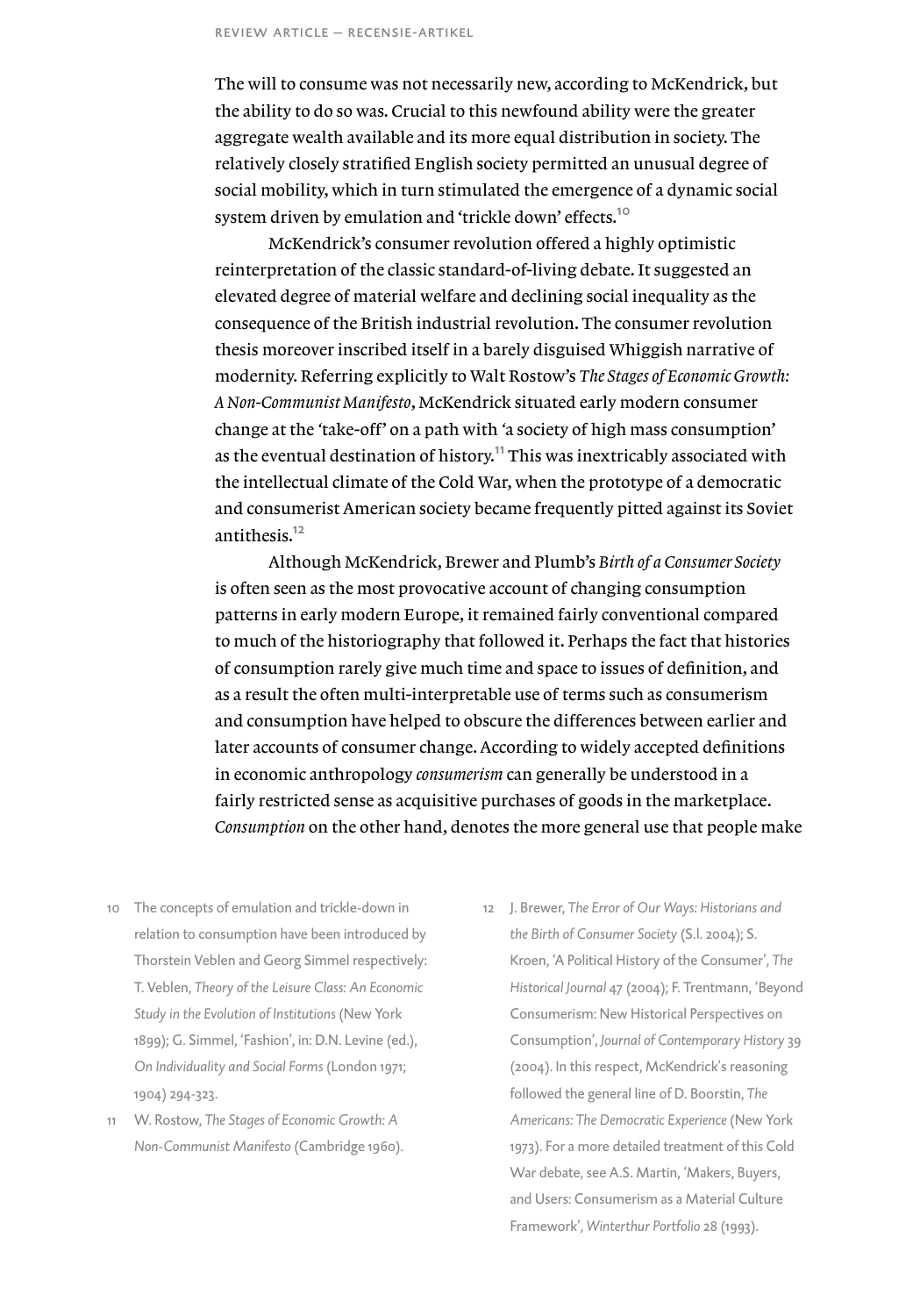of their surroundings, including time, space and social relations, both on and out of the market. Whereas the latter is a universal human practice evident in all societies, the former usually refers more specifically to acts of consumption within commoditised market economies.<sup>13</sup> In this sense, Neil McKendrick's revolution was mostly a redirection of certain types of already extant consumption from a domestic economy to the commercial consumer market. This did not necessarily entail a fundamental change in consumer behaviour, other than the natural consequences of the growing commercialisation and industrialisation of society. McKendrick's own empirical work was primarily concerned with the commercial production and marketing by individuals like Josiah Wedgwood, and was thus more obviously connected to 'consumerism' as a consequence of budding industrialisation and commercialisation than to 'consumption' as an autonomous force in causing these processes.

It was up to other historians to take the consumer revolution thesis one step further by separating the early modern transformations in consumption and material culture from the early industrialisation process and positing consumerism as a more or less autonomous force in the social and economic history of Western Europe. By freeing McKendrick's consumer revolution from Rostow's late eighteenth century 'take-off', it was reconnected to an older undercurrent in (British) economic history  $-a$  historiography in which the demand side of the economy claimed a more prominent place in explaining long-term change. As early as 1932 Elizabeth Gilboy had suggested that consumer demand might have given impetus to the industrial revolution, but it is only in the past few decades that this argument resurfaced and was put forward seriously.14 As Keynesianism became the unofficial orthodoxy in economic policy and Kenneth Galbraith wrote his bestselling *The Affluent Society*, it is perhaps not surprising that historians from the 1960s onwards again started looking for changes in demand lying at the roots of the industrial revolution.15 Moreover, while the debate on the so-called 'Great Rebuilding of Rural England' demonstrated that pre-industrial material cultures were not necessarily static, Joan Thirsk saw confirmation for the potential importance of home demand for early modern economic growth in the gradual increase of consumer goods in English households from the end of the sixteenth century

- 13 I. Kopytoff, 'The Cultural Biography of Things: Commoditization as Process', in: A. Appadurai (ed.), *The Social Life of Things: Commodities in Cultural Perspective* (Cambridge 1986); Brewer, *The Error of Our Ways*; P. Glennie, 'Consumption, Consumerism and Urban Form: Historical Perspectives', *Urban Studies* 35 (1998); S. Pennell, 'Consumption and Consumerism in Early Modern England', *Historical Journal* 42 (1999).
- 14 Gilboy's article was reprinted in 1967 as E. Gilboy, 'Demand as a Factor in the Industrial Revolution', in: R.M. Hartwell (ed.), *The Causes of the Industrial Revolution in England* (London 1967).
- 15 J.K. Galbraith, *The Affluent Society* (New York 1958).

**63**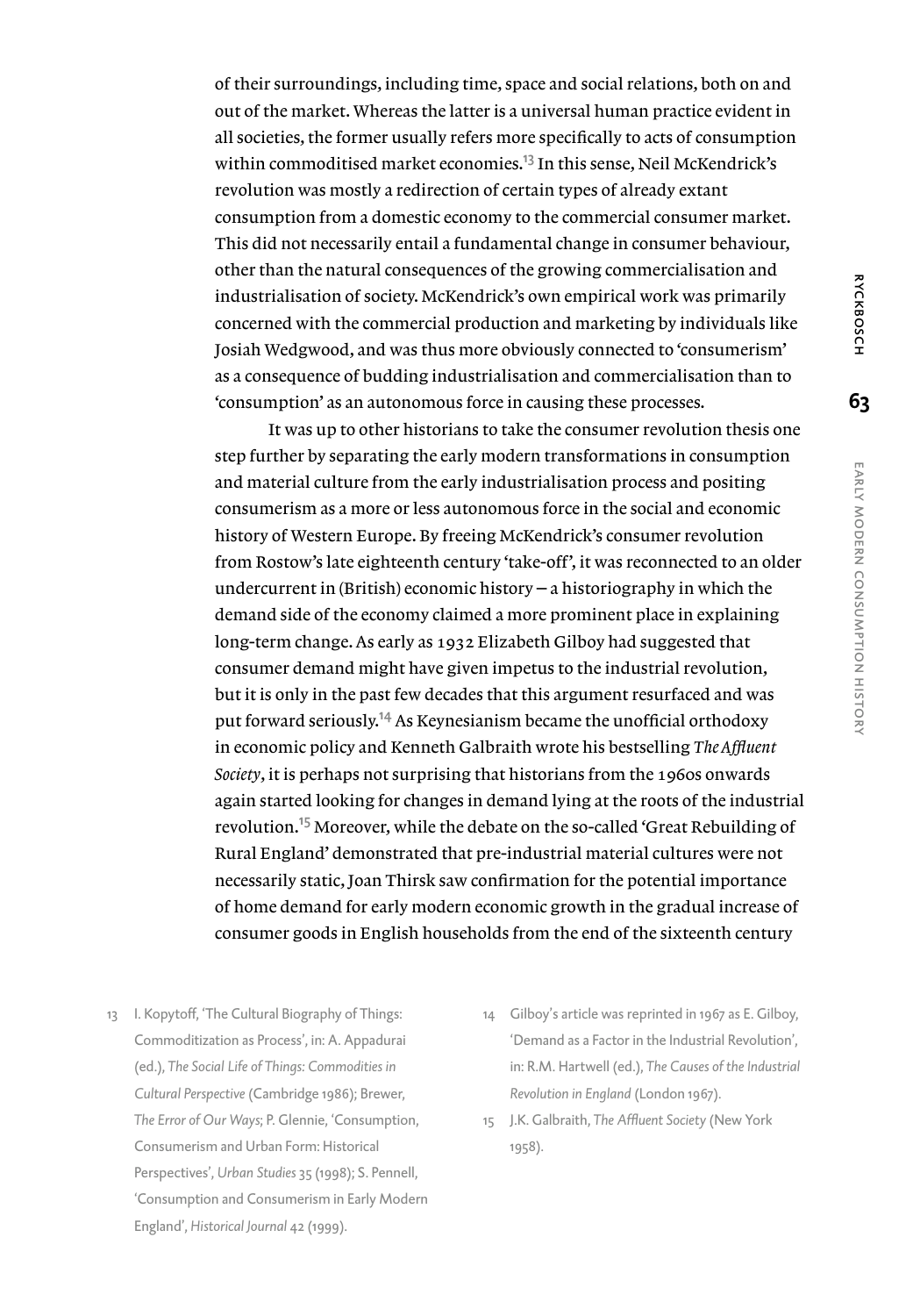onwards.<sup>16</sup> From the 1980s these efforts were increasingly met from the other side: historians of the industrial revolution were progressively downgrading industrialisation's importance as a sudden and total rupture in economic history.<sup>17</sup> Crafts and Harley's gradualist reinterpretations of the industrial revolution implied a greater importance of economic growth before the traditional period of industrialisation.<sup>18</sup> The quest for the roots and causes of the industrial revolution thus could begin to be reconciled with the alleged importance of home demand in the early modern economy.

It is within this tradition that Jan de Vries' thesis of an 'industrious revolution' preceding the industrial revolution has emerged as one of the most influential theories of recent economic history. In 1975 De Vries already made a case for re-imagining early modern peasants in Friesland as being perfectly capable of making heightened demand for and increased consumption of household goods.<sup>19</sup> He saw evidence in the seventeenth and eighteenth centuries of important investments in peasant housing, the gradual introduction of curtains for windows and mantel cloths, a diversification in the ownership of tables and chairs, the spread of new glass, tin and earthenware table and kitchenware, as well as the introduction and spread of mirrors, clocks and books. Although individually these changes were not in themselves revolutionary, taken together they reflected a gradual adoption of urban cultural practices that ultimately transformed the consumption patterns of the

- 16 W.G. Hoskins, 'The Rebuilding of Rural England, 1570-1640', *Past and Present* 4 (1953); J. Thirsk, *Economic Policy and Projects: The Development of a Consumer Society in Early Modern England* (Oxford 1978). Hoskins' 'Great Rebuilding' was followed by Margaret Spufford's seventeenth-century 'Great Reclothing': M. Spufford, *The Great Reclothing of Rural England: Petty Chapmen and their Wares in the Seventeenth Century* (London 1984). See also D.E.C. Eversley, 'The Home Demand and Economic Growth in England, 1750-1780', in: E.L. Jones and G.E. Mingay (eds.), *Land, Labour and Population in the Industrial Revolution* (London 1967) as one of the proponents of a demand side perspective. For a critical account of this literature and a more pessimistic interpretation: S. Horrell, 'Home Demand and British Industrialization', *The Journal of Economic History* 56 (1996); B. Fine and E. Leopold, 'Consumerism and the Industrial Revolution', *Social History* 15 (1990).
- 17 N.F.R. Crafts, *British Economic Growth during the Industrial Revolution* (New York 1985). A critical appraisal of this revision in P. Hudson and M. Berg, 'Rehabilitating the Industrial Revolution', *The Economic History Review* 45 (1992).
- 18 For a small selection from a wide array of literature on this topic, see E.A. Wrigley, 'The Quest for the Industrial Revolution', in: E.A. Wrigley (ed.), *Poverty, Progress, and Population* (Cambridge 2004); J. de Vries, 'Economic Growth before and after the Industrial Revolution: A Modest Proposal', in: M. Prak (ed.), *Early Modern Capitalism* (London 2001); J.L. van Zanden, 'The "Revolt of the Early Modernists" and the "First Modern Economy: An Assessment"', *The Economic History Review* 55 (2002).
- 19 J. de Vries, 'Peasant Demand Patterns and Economic Development: Friesland 1550-1750', in: W.N. Parker and E.L. Jones (eds.), *European Peasants and Their Markets: Essays in Agrarian Economic History* (Princeton 1975).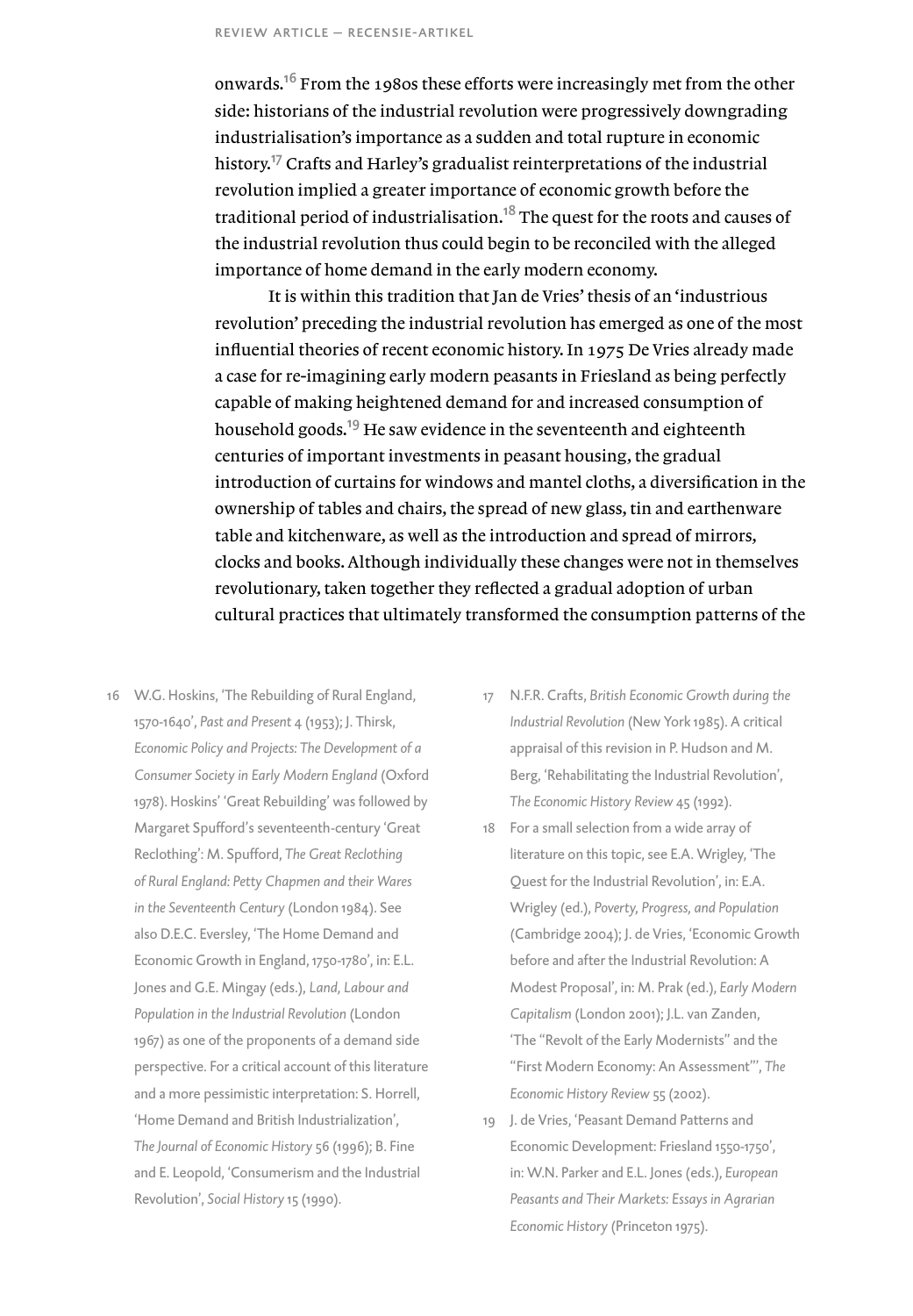Dutch rural population.20 In later publications De Vries continued to make a strong case for the consumption potential of the rural peasantry, meanwhile expanding the argument to incorporate the changing household economy and developing proto-industrialisation. $^{21}$  As the availability of consumer goods on the market increased, households changed their allocation of resources and labour increasingly to the market. Rural households thus became progressively more deeply involved in production for the market, as well as consumption from the market. Specialisation increased and the division of labour grew, ultimately affecting productivity gains and reducing relative prices. According to De Vries' thesis, it was the transformation of consumer desires – the search for comfort, pleasure, novelty and identity that define the 'active searching consumer' – that preceded the industrial revolution and would eventually help to trigger it.

The potential of early modern changes in consumption demand to bring about economic growth has spurred a venerable tradition of empirical studies attempting to establish the early origins of consumer society. Initially such endeavours remained concentrated mostly on those regions for which important consumer changes had been postulated, such as the eighteenth century England of McKendrick's consumer revolution, the seventeenth century Dutch Republic of De Vries' industrious revolution, or the Renaissance Italy described by Goldthwaite. The majority of these studies attempted to trace changes in household possessions by using large collections of probate

- 20 Most of the evidence relating to an expanding material culture relates to De Vries' upper category of farmers owning ten cows or more, who would not necessarily fit the definition of 'peasants'.
- 21 J. de Vries, 'Between Purchasing Power and the World of Goods: Understanding the Household Economy in Early Modern Europe', in: J. Brewer and R. Porter (eds.), *Consumption and the World of Goods* (London 1994); De Vries, *The Industrious Revolution*; J. de Vries, 'The Industrial Revolution and the Industrious Revolution', *The Journal of Economic History* 54 (1994).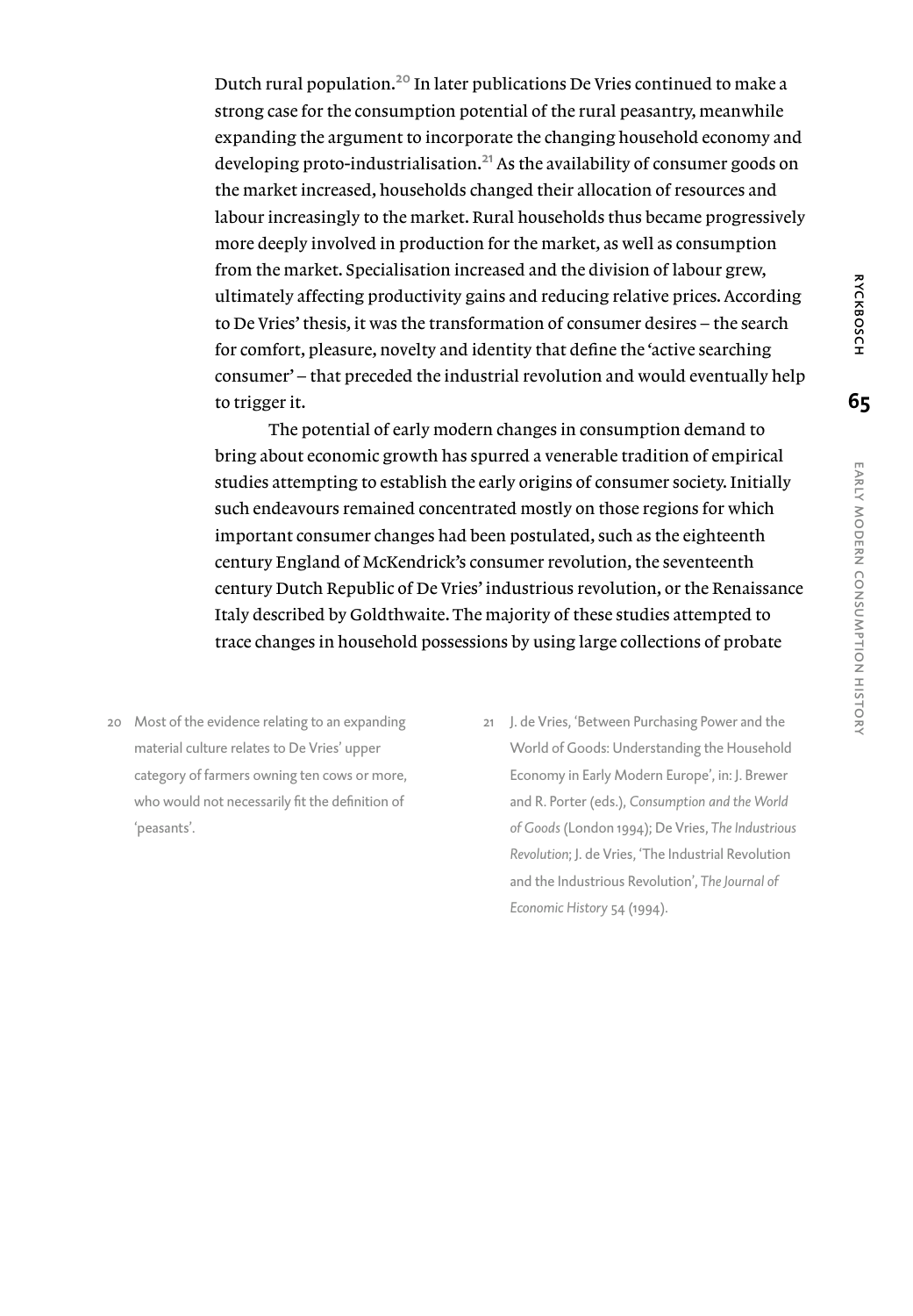

### A

This moralising print in Jan Luyken's *Het Leerzaam Huisraad* (Amsterdam 1711) showcases the new material and mechanical marvels of the early modern home, in this case a large hanging clock. Collection Rijksmuseum Amsterdam.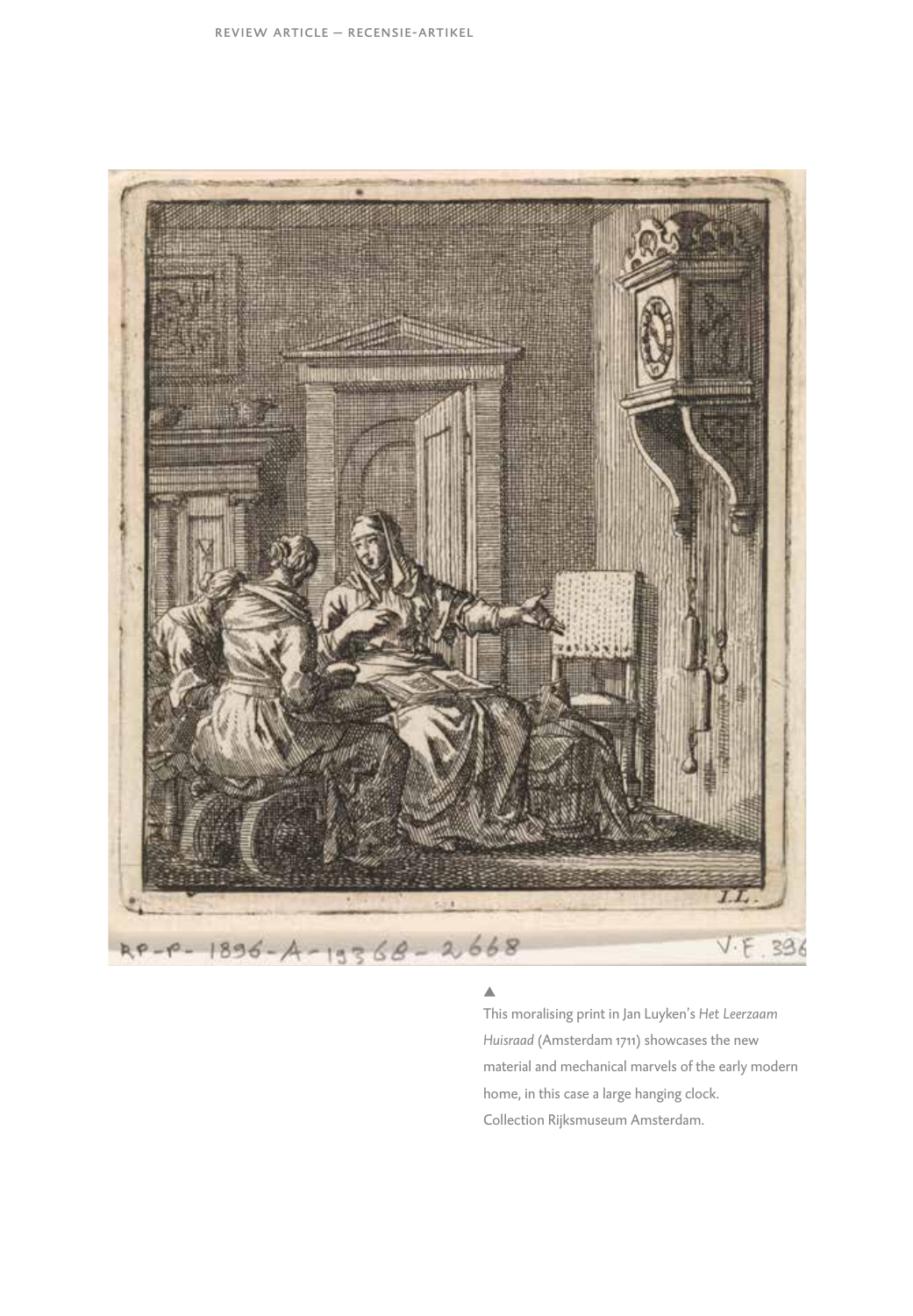inventories – a loosely defined source type recording the movable possessions found at the house of recently deceased individuals.<sup>22</sup>

In 1988 Lorna Weatherill's pioneering study already demonstrated a remarkable growth in the ownership of twenty commodity types in English households between 1660 and 1750, based on a diverse sample of approximately 3,000 inventories.<sup>23</sup> Peter Earle (1989) also used probate inventories to assert an even more impressive material affluence among the emerging seventeenth century London middle class.<sup>24</sup> Around the same time a number of local case studies based on similar inventories appeared for the Low Countries. Thera Wijsenbeek-Olthuis (1987) showed how domestic material cultures in the Dutch town of Delft continued to expand even during a period of economic decline<sup>25</sup>, and Hans van Koolbergen (1987) found that throughout the seventeenth and eighteenth centuries in Dutch provincial towns and their rural surroundings the material culture evident in probate inventories became considerably richer.<sup>26</sup> Case studies of inventories in the city of Ghent

22 Important regional and temporal variations exist in the practice of drawing inventories. For instance, the English inventories do not generally contain real estate, outstanding debts and the property of surviving female spouses, whereas those in the Low Countries do. A general outline of English probate practices in J. Cox and N. Cox, 'Probate 1500-1800: A System in Transition', in: T. Arkell, N. Evans and N. Goose (eds.), *When Death do Us Part: Understanding and Interpreting the Probate Records of Early Modern England* (Oxford 2000), and for the Dutch situation in A.J. Schuurman, 'Probate Inventories: Research Issues, Problems and Results', in: A. van der Woude and A.J. Schuurman (eds.), *Probate Inventories: A New Source for the Historical Study of Wealth, Material Culture and Agricultural Development* (Wageningen 1980); A.J. Schuurman, 'Probate Inventory Research: Opportunities and Drawbacks', in: M. Baulant, A.J. Schuurman and P. Servais (eds.), *Inventaires après-décès et ventes de meubles: Apports à une histoire de la vie économique et qoutidienne (XIVe-XIX siècle)* (Louvain-la-Neuve 1988); T. Wijsenbeek-Olthuis, 'Boedelinventarissen', *Broncommentaren* 2 (The Hague 1995). For Flanders see W. Ryckbosch, *A* 

*Consumer Revolution under Strain?: Consumption, Wealth and Status in Eighteenth-Century Aalst (Southern Netherlands)* (Antwerp 2012).

- 23 L. Weatherill, *Consumer Behaviour and Material Culture in Britain 1660-1760* (London 1988), updated and considerably expanded by M. Overton et al., *Production and Consumption in English Households, 1600-1750* (London, New York 2004).
- 24 P. Earle, *The Making of the English Middle Class: Business, Society and Family Life in London, 1660- 1730* (London 1989).
- 25 T. Wijsenbeek-Olthuis, *Achter de gevels van Delft. Bezit en bestaan van rijk en arm in een periode van achteruitgang (1700-1800)* (Hilversum 1987); T. Wijsenbeek-Olthuis, 'A Matter of Taste: Lifestyle in Holland in the 17th and 18th Centuries', in: A. Schuurman and L. Walsh (eds.), *Material Culture: Consumption, Life-Style, Standard of Living, 1500- 1900* (Milan 1994).
- 26 H. van Koolbergen, 'De materiële cultuur van Weesp en Weesperkarspel in de zeventiende en achttiende eeuw', in: A.J. Schuurman, J. de Vries and A. van der Woude (eds.), *Aards Geluk. De Nederlanders en hun spullen van 1550 tot 1850* (Amsterdam 1997).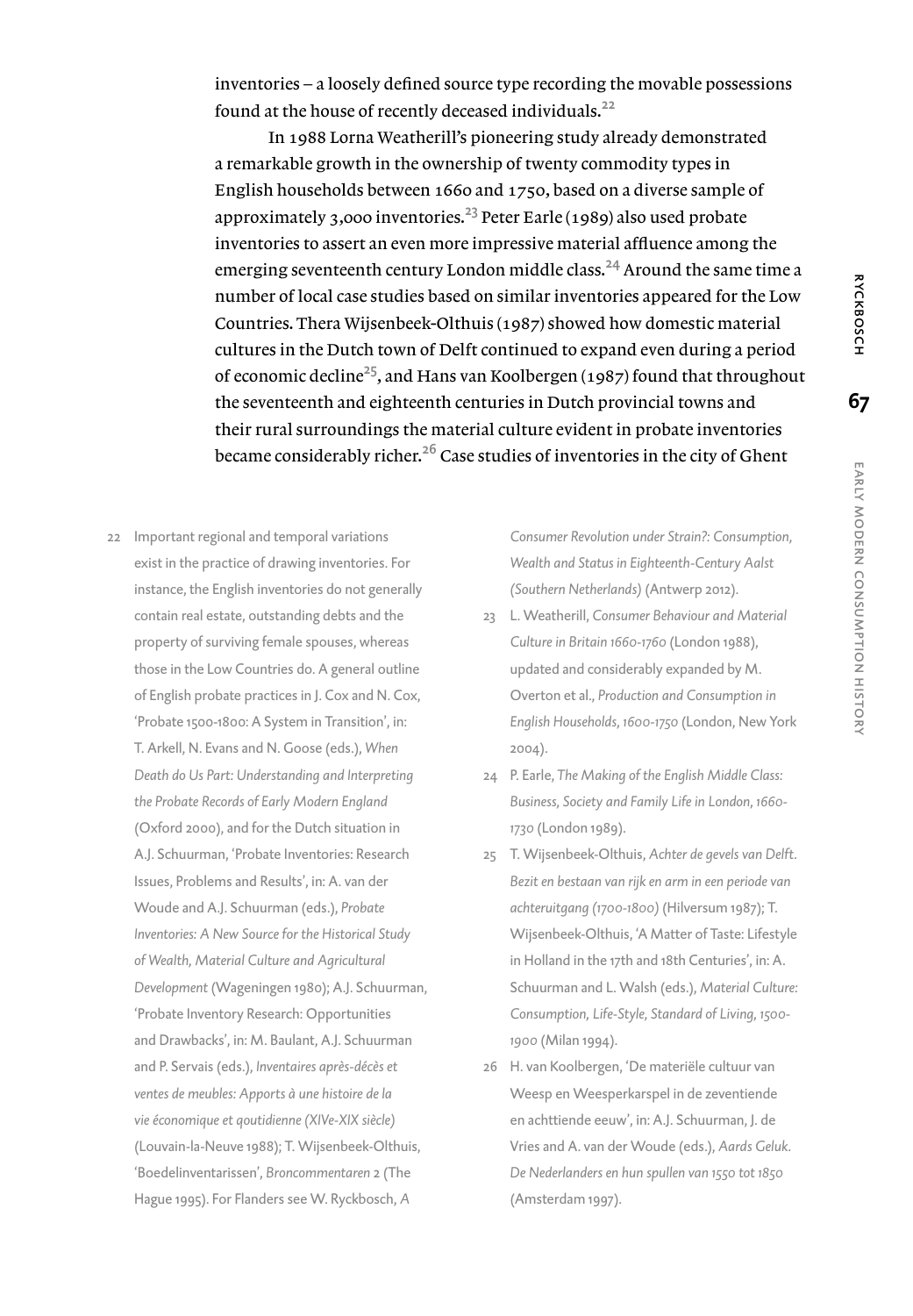(1988) and its countryside (1986) suggested that a similar change in domestic consumption occurred in Flanders as well – if perhaps only by the second half of the eighteenth century.<sup>27</sup> Since those pioneering studies from the 1980s, this empirical tradition of searching for the pre-industrial origins of consumer society has expanded its scope in three important ways – spatially, socially and temporally.

### **Early modern consumer change across space**

Expanding the geographical scope of inventory studies in recent years has put the original findings for the North Sea area in a much wider perspective. A considerable number of studies have drawn attention to the fact that many aspects of the 'consumer revolution', such as the unprecedented spread of new luxury goods among broad layers of society, also occurred in the more peripheral regions of Europe. In the eighteenth century Scandinavian and Baltic areas for instance, the changes in consumer habits do not appear to have been radically different from those found earlier for Western Europe.<sup>28</sup> For relatively peripheral economies such as early modern Ireland and eighteenth century Portugal, recent research has established how new patterns of 'luxury' consumption attained an unprecedented (social) reach during the eighteenth century.29 Similar observations regarding the rapidly, and sometimes even spectacularly, growing levels of luxury consumption during the seventeenth and eighteenth centuries have been made for the European settlements overseas. A variety of studies, both old and new, has made this point for the colonies on the American East Coast (Southern New England, the Chesapeake Bay area in Virginia, and South Carolina) based on extensive probate inventory data.30 Furthermore, a new inventory study by Johan Fourie has drawn

- 27 H. Soly, 'Materiële cultuur te Gent in de 18e eeuw. Een terreinverkenning', *Oostvlaamse Zanten* 63 (1988); C. Schelstraete et al., *Het einde van de onveranderlijkheid. Arbeid, bezit en woonomstandigheden in het Land van Nevele tijdens de 17e en de 18e eeuw* (Nevele 1986).
- 28 K. Ronnback, 'An Early Modern Consumer Revolution in the Baltic?', *Scandinavian Journal of History* 35 (2010); R. Hutchison, 'Bites, Nibbles, Sips and Puffs: New Exotic Goods in Norway in the 18th and the First Half of the 19th Century', *ibid.* 36 (2011).
- 29 S. Flavin, 'Consumption and Material Culture in Sixteenth-Century Ireland', *The Economic History Review* 64 (2011); A. Duraes, 'L'Empire à la maison: Consommation à Lisbonne du XVIIIe siècle au début du XIXe siècle', *Histoire et Mesure* 27 (2012).
- 30 L.G. Carr and L. Walsh, 'The Standard of Living in the Colonial Chesapeake', *The William and Mary Quarterly* 45 (1988); G.L. Main and J.T. Main, 'Economic Growth and the Standard of Living in Southern New England, 1640-1774', *The Journal of Economic History* 48 (1988); R.C. Nash, *Domestic Material Culture and Consumer Demand in the British-Atlantic World: Colonial South Carolina, 1670-1770* (S.l. 2007).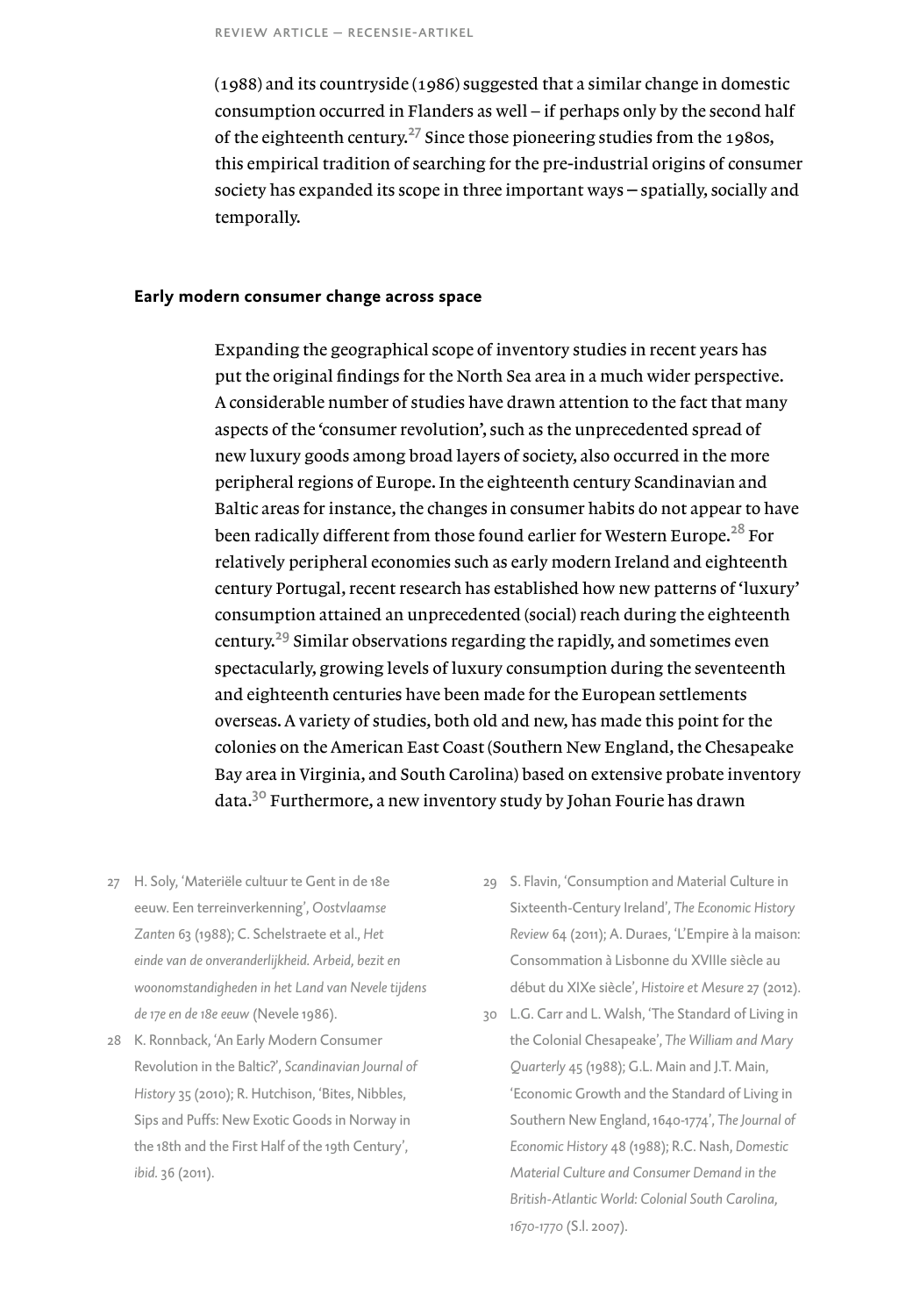attention to the remarkably widespread ownership of luxury items and their availability, even to poor consumers in the eighteenth century South-African Cape Colony.<sup>31</sup>

Perhaps even more noteworthy is the evidence of similarly profound consumer changes in the early modern period outside Europe and its colonial offshoots. Craig Clunas' work on material culture in Ming China has long served as a warning that European exceptionalism in early modern histories of consumption should not be taken for granted and recent probate inventory work on consumer growth in the early modern Ottoman Empire has yet again strengthened this point.<sup>32</sup>

Most of the studies on regions outside of the core Atlantic economies of Western Europe thus have indicated how the expansion of material culture and changing consumption patterns were closer to those in England or the Low Countries than was implied in the early work on the 'consumer revolution' by, for instance, Neil McKendrick or Lorna Weatherill. However, if this were to lead to a more cautious understanding of consumer change in a comparative perspective, it is important to note that there are also crucial exceptions to this view. Most notably, based on evidence from the central European Württemberg region, Sheilagh Ogilvie has argued that outside the North Atlantic economies, traditional institutions could significantly delay and limit consumer changes – nevertheless without being able to block them entirely.33 In order to be able to discern precisely to what extent the new empirical studies on early modern consumer changes outside of the core economies in the North Sea regions should lead us to redefine the early modern 'consumer revolution' as a more general and widespread phenomenon than was previously thought, we are in dire need of more directly comparative studies and of a more clearly defined analysis not only of the changes, but also of the long-term continuities in consumption patterns.

- 31 J. Fourie, 'The Remarkable Wealth of the Dutch Cape Colony: Measurements from Eighteenth-Century Probate Inventories', *The Economic History Review* 66 (2013).
- 32 C. Clunas, *Superfluous Things: Social Status and Material Culture in Early Modern China* (Cambridge 1991); C. Clunas, Modernity Global and Local: Consumption and the Rise of the West', *The American Historical Review* 104 (1999); E. Karababa, 'Investigating Early Modern Ottoman Consumer Culture in the Light of Bursa Probate

Inventories', *The Economic History Review* 65 (2012). A *status quaestionis* of consumption history of (pre-industrial) Africa in J. Prestholdt, 'Africa and the Global Lives of Things', in: F. Trentmann (ed.), *The Oxford Handbook on the History of Consumption* (Oxford 2012).

33 S. Ogilvie, 'Consumption, Social Capital, and the "Industrious Revolution" in Early Modern Germany', *The Journal of Economic History* 70 (2010).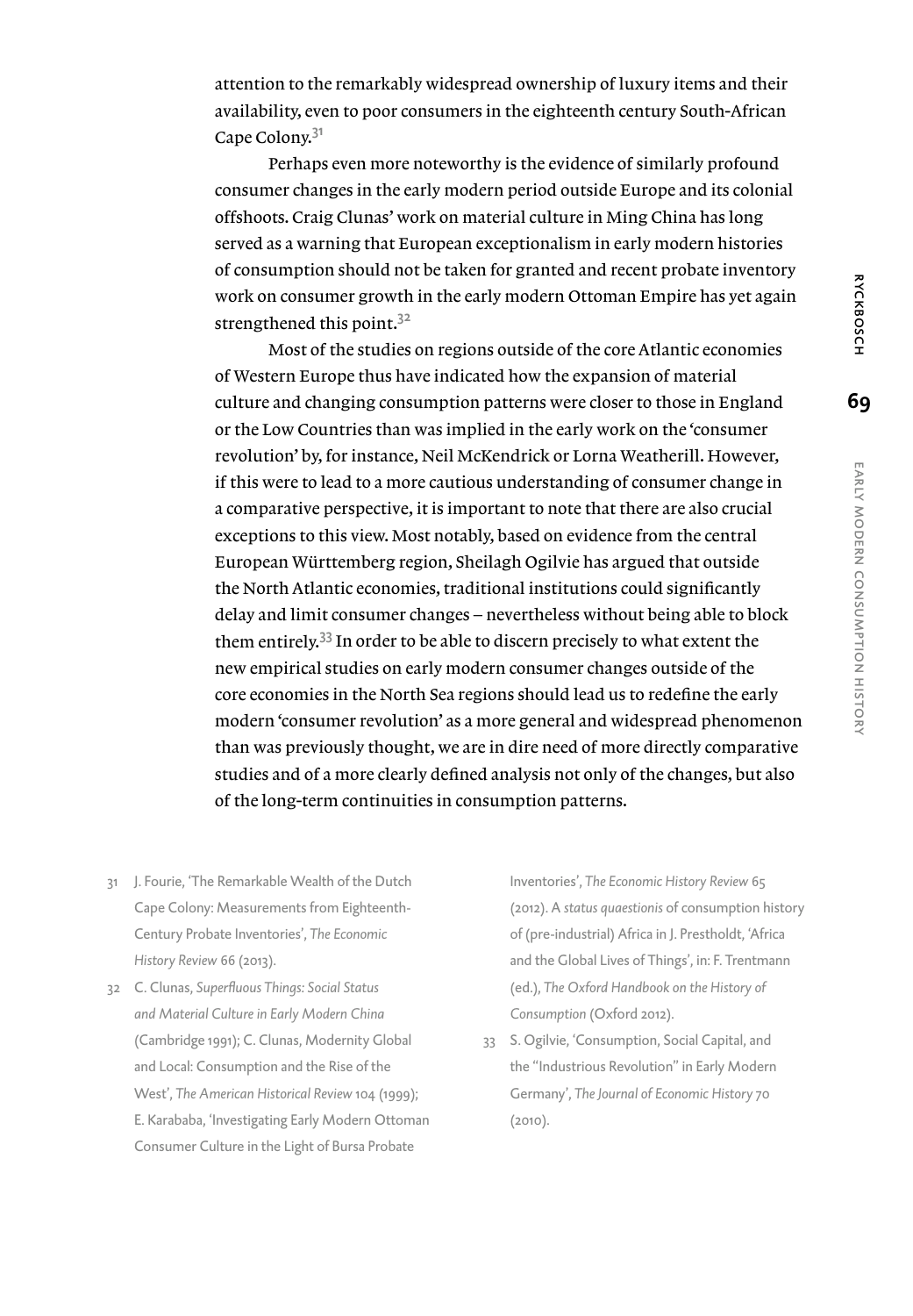## **Early modern consumer change over time**

In the last decade not only important modifications have arisen with regards to the original geographical scope of the consumer revolution, but also to its temporal span. Several studies on late medieval and sixteenth century trade and (more rarely) household possessions indicate a remarkable growth of domestic luxury consumption in England, the Low Countries, and even in Ireland and Denmark well before the period of what was originally described as the consumer revolution.<sup>34</sup> Yet the most persistent criticism of those who look for the early origins of modern consumer society in eighteenth century England or seventeenth century Holland has come from scholars of the Italian Renaissance. Richard Goldthwaite in particular, has argued that the Renaissance indulgence in material objects and its effects upon commerce and production in Renaissance society already foreboded the essential characteristics of modern consumer society.35 Lisa Jardine's high-profile book *Worldly Goods: A New History of the Renaissance* largely followed this perspective by presenting the rich material world of the Renaissance as an exponent of Jakob Burckhardt's notion that Renaissance man was the *'*firstborn among the sons of modern Europe'.<sup>36</sup>

Although other scholars – most notably Eveline Welch – have explicitly resisted the tendency to inscribe the Italian Renaissance in such a linear and modernising perspective, the renewed attention to an expansion of consumption before the classic period of the consumer revolution has rightfully served to qualify the revolutionary aspect of the latter.<sup>37</sup> A similar narrative has recently emerged in the context of the Low Countries. There renewed attention to the material culture of the late medieval Flemish cities and of Antwerp during its sixteenth century 'golden age', is beginning to

34 G. Heley, *The Material Culture of the Tradesmen of Newcastle upon Tyne 1545-1642: The Durham Probate Record Evidence* (London 2009); W.A. Harwood, 'Trade and Consumption Patterns in Central Southern England: The Supply of Iron and Wax to Winchester College c. 1400-1560', *Southern History* 29 (2007); M. Howell, *Commerce before Capitalism in Europe, 1300-1600* (Cambridge 2010); Flavin, 'Consumption and Material Culture in Sixteenth-Century Ireland'; B. Poulsen, 'Trade and Consumption among Late Medieval and Early Modern Danish Peasants', *Scandinavian Economic History Review* 52 (2004); S. Pajung, 'Commercialisation and Consumption in South

Western Jutland, c. 1500-1650', *Vierteljahrschrift für Sozial- und Wirtschaftsgeschichte* 97 (2010).

- 35 R. Goldthwaite, 'The Economic and Social World of Italian Renaissance Maiolica', *Renaissance Quarterly* 42 (1989); Goldthwaite, *Wealth and the Demand for Art*.
- 36 L. Jardine, *Worldly Goods: A New History of the Renaissance* (London 1996); J. Burckhardt, *The Civilization of the Renaissance in Italy* (London 2010; 1860).
- 37 E. Welch, *Shopping in the Renaissance: Consumer Cultures in Italy, 1350-1600* (New Haven 2005); O'Malley and Welch, *The Material Renaissance*; M. Ajmar-Wollheim et al., *At Home in Renaissance Italy* (London 2006).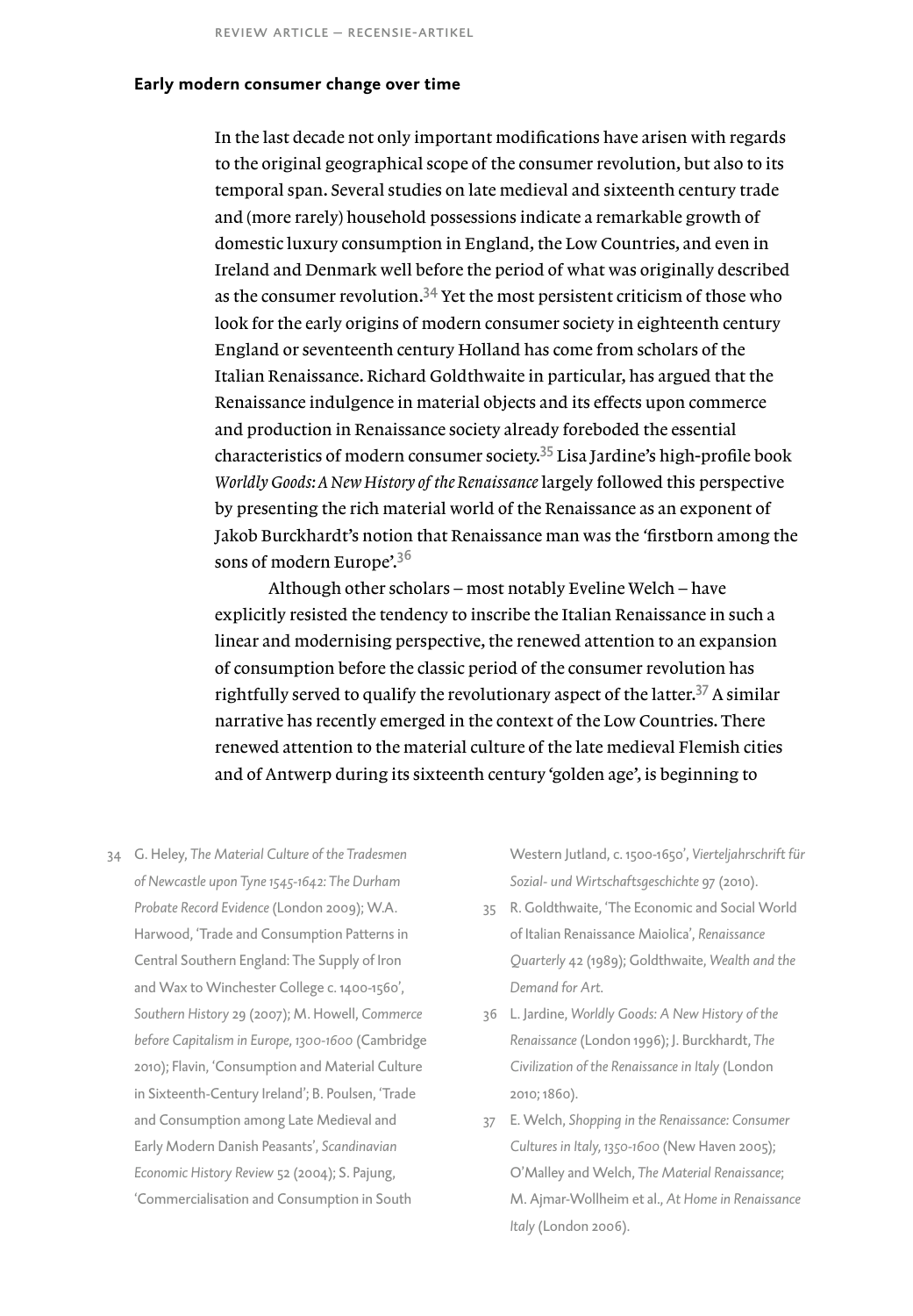**RYCKBOSCH** 

**71**

suggest that the consumer revolution of seventeenth century Holland sprang from deeper roots than is often assumed.<sup>38</sup>

Although this renewed interest in earlier episodes of consumer change has certainly added valuable new insights to late medieval and Renaissance society, it also confronts us with new issues of interpretation. For one thing, the different nature of earlier sources renders it difficult to discern whether the observed consumerism in this earlier period did indeed obtain a social scope similar to that revealed by the probate inventories of the seventeenth and eighteenth centuries. This is particularly difficult in the case of the largely unrepresentative museological collections and elite sources often used in the research on the Italian Renaissance, or in the case of the aggregate figures on luxury trade produced for early modern Ireland or Denmark.39 As a result, it remains virtually impossible to properly compare and differentiate between several periods of changing consumption patterns (we return to this point in the next section).

Samuel Cohn has raised a second problem worthy of more thorough discussion with regards to these revisionist results. The notion of linearity often implicit in this literature is in question.40 Italian wills reveal for instance, that in comparison to the commercial revolution of the thirteenth century, the Renaissance 'attachment to things' might have been *inversely* related to processes of commercialisation. Far from signalling a turn towards economic growth and modernity, the Renaissance obsession with material splendour in fact, should be situated in the context of a less vibrant economy than that of the period that preceded it.<sup>41</sup> It is an argument that has also been made with regards to the Burgundian splendour of the late medieval

- 38 Howell, *Commerce before Capitalism*; Blondé, 'Shoppen met Isabella d'Este'; C. De Staelen, *Spulletjes en hun betekenis in een commerciële metropool. Antwerpenaren en hun materiële cultuur in de zestiende eeuw* (Antwerp 2007); B. Blondé and W. Ryckbosch, 'Arriving to a Set Table: The Integration of Hot Drinks in the Urban Consumer Culture of the 18th-Century Southern Low Countries', in: H. Hodacs, F. Gottmann and C. Nierstrasz (eds.), *Goods from the East: Trading Eurasia 1600-1800* (London forthcoming). Contrast this with, for instance, the larger emphasis on transformations during the Dutch Golden Age in Cook, *Matters of Exchange*; Schama, *Embarrassment of Riches*.
- 39 Exceptions are P. Hohti, 'Conspicuous' Consumption and Popular Consumers: Material Culture and Social Status in Sixteenth-Century Siena', *Renaissance Studies* 24 (2010); Heley, *The Material Culture*; De Staelen, *Spulletjes en hun betekenis*.
- 40 S. Cohn Jr., 'Renaissance Attachment to Things: Material Culture in Last Wills and Testaments', *The Economic History Review* (2012).
- 41 *Ibid*., 1001-1002. There is a parallel here with Burckhardt's own understanding of Renaissance modernity as a rather ambiguous form of individualism spilling over from political turmoil and war, rather than from harmony and prosperity.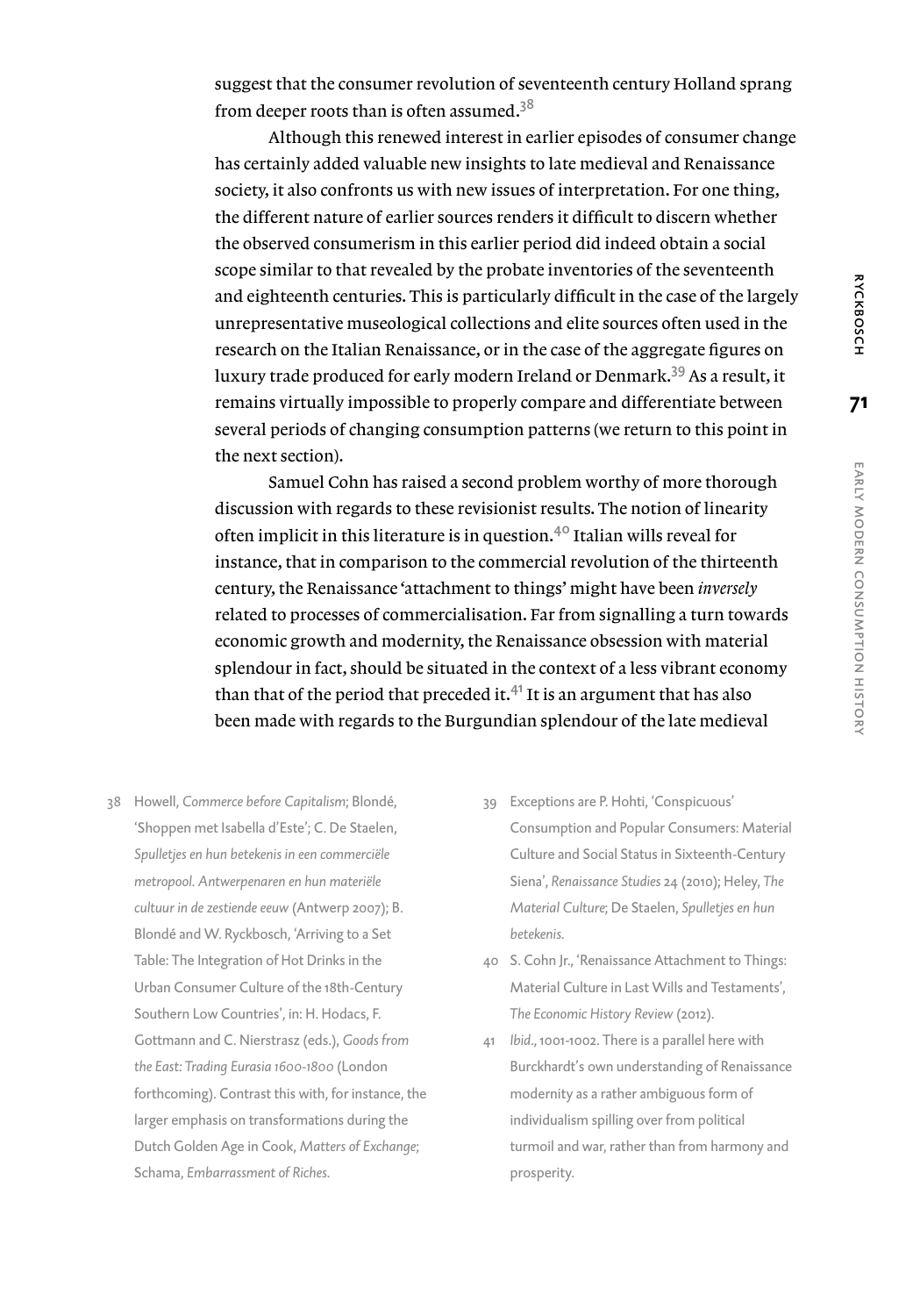Low Countries, but which has since been more or less neglected.<sup>42</sup> In a more fundamental sense, this observation holds for the wider research tradition that looks for the early roots of consumer society before the eighteenth century. The further these origins have been pushed back in time, the harder it has become to associate them with rising living standards, commercialisation or economic growth.

### **Early modern consumer change and the social world**

Not only the geographic and temporal spread of early modern consumer change have been subjected to close scrutiny in the historiography of the past decades, but also its social scope. However, in this field progress has not been nearly as impressive, nor have its results given rise to such a degree of optimism. Even though Neil McKendrick originally envisioned the consumer revolution as being 'unprecedented in the depth to which it penetrated the lower reaches of society', the empirical support for this claim remains fairly thin.43 Sara Horrell's study of English household budgets from the end of the eighteenth and the beginning of the nineteenth centuries seems to offer little support, concluding that such 'hypotheses that have given a central role to working-class demand for manufactured goods over industrialization have not been upheld'.44 Instead, she argued that working-class demand remained largely directed towards the agriculture-based sector until well into the nineteenth century. This seems to be consistent with the evidence of the falling of wages in real terms that persisted throughout most of the seventeenth and eighteenth centuries in Western Europe. Only Jan de Vries' 'industrious revolution' manages to offer an alternative interpretation that reconciles declining real wages with the evidence of expanding consumerism among the lower social strata, by hypothesising a simultaneously growing input and intensification of labour.<sup>45</sup>

Nevertheless, in recent years the equation of industriousness, expanding consumption and rising living standards implied by De Vries' thesis has also been gradually subjected to qualification. In a recent study on seventeenth and eighteenth century England and Italy, Paolo Malanima and Valeria Pinchera have pointed out that consumption among unskilled

- 42 R. Van Uytven, 'Splendour or Wealth: Art and Economy in the Burgundian Netherlands', *Transactions of the Cambridge Bibliographical Society* 10 (1992).
- 43 McKendrick, 'The Consumer Revolution of Eighteenth-Century England', 11; De Vries, *The Industrious Revolution*, 146-153 provides an overview on the topic.
- 44 Horrell, 'Home Demand', 597.
- 45 De Vries, 'Between Purchasing Power'.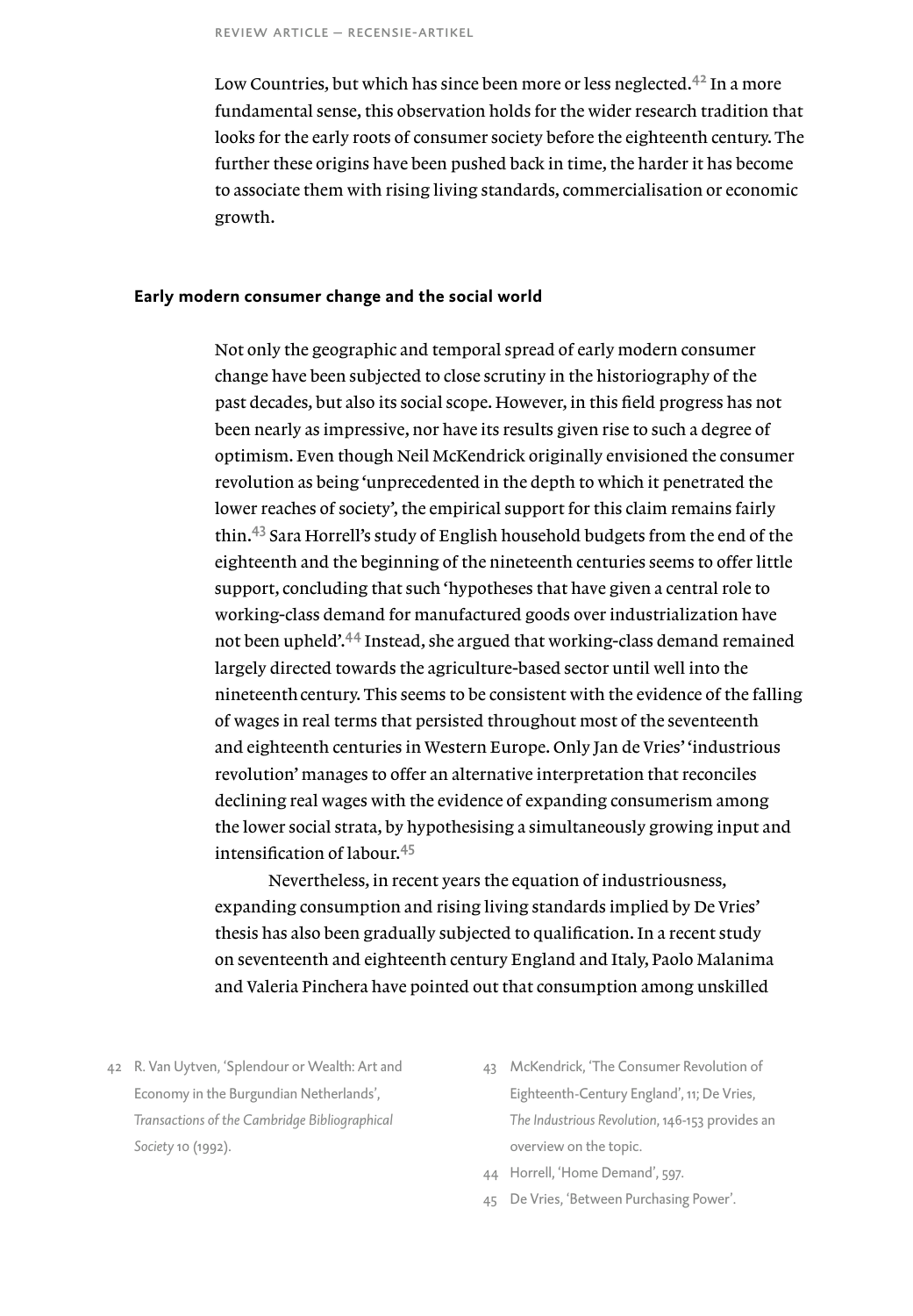labourers could also increase during times of declining purchasing power. $4<sup>6</sup>$ In a similar vein, Robert Allen and Jacob Weisdorf have argued that, at least for English rural labourers, an industrious revolution might have occurred more as a result of economic hardship than as the result of growing consumption desires.47 Craig Muldrew has argued for a somewhat more cautious view of the industrious revolution in the context of stagnating economic growth after the commercial boom of the sixteenth century.<sup>48</sup>

Nor has research based on probate inventories been very helpful in shedding light on the living standards of the lower social groups in early modern society. Inventories are rarely suitable for providing clues on this issue because their existence and survival is itself considerably skewed towards the social middle groups and above. For this reason, some early students of inventories did not extend their claims for consumer change to the lower social strata. Lorna Weatherill for instance, had maintained that English consumer change between 1660 and 1760 was limited to the middle groups and above, and thus that no real 'mass consumption economy' came about. Others saw consumer change as a more widespread phenomenon. John Styles for example, argued that the plebeian working classes did participate in the growing market for new household goods.49 Cissie Fairchilds also argued on the basis of a sample of Parisian inventories that a true democratisation of new *'*populuxe' goods did occur among the lower classes. By means of inexpensive imitations of aristocratic luxuries such as fans, umbrellas, or snuff boxes even the Parisian lower class could now participate in the *'*aping of the aristocracy'.50 Yet since the majority of Fairchilds' sampled inventories pertained to shopkeepers and master artisans it is uncertain whether these findings are truly representative of the poor masses that inhabited eighteenth century Paris.

Kenneth Sneath and Craig Muldrew encountered a similar problem when they recently unearthed large quantities of probate inventories pertaining to English labourers. Although it is quite clear that such labourer households were much poorer than the average probated household, it is far from obvious whether their circumstances were typical of the labouring

- 46 P. Malanima and V. Pinchera, 'A Puzzling Relationship: Consumptions and Incomes in Early Modern Europe', *Histoire et Mesure* 27 (2012).
- 47 R.C. Allen and J.L. Weisdorf, 'Was There an "Industrious Revolution" before the Industrial Revolution?: An Empirical Exercise for England, c. 1300-1830', *The Economic History Review* 64 (2010).
- 48 C. Muldrew, *Food, Energy and the Creation of Industriousness: Work and Material Culture in Agrarian England, 1550-1780* (Cambridge 2011).
- 49 Weatherill, *Consumer Behaviour*, 21; J. Styles, 'Manufacturing, Consumption and Design in Eighteenth-Century England', in: J. Brewer and R. Porter (eds.), *Consumption and the World of Goods* (London 1993).
- 50 C. Fairchilds, 'The Production and Marketing of Populuxe Goods in Eighteenth-Century Paris', in: *ibid.*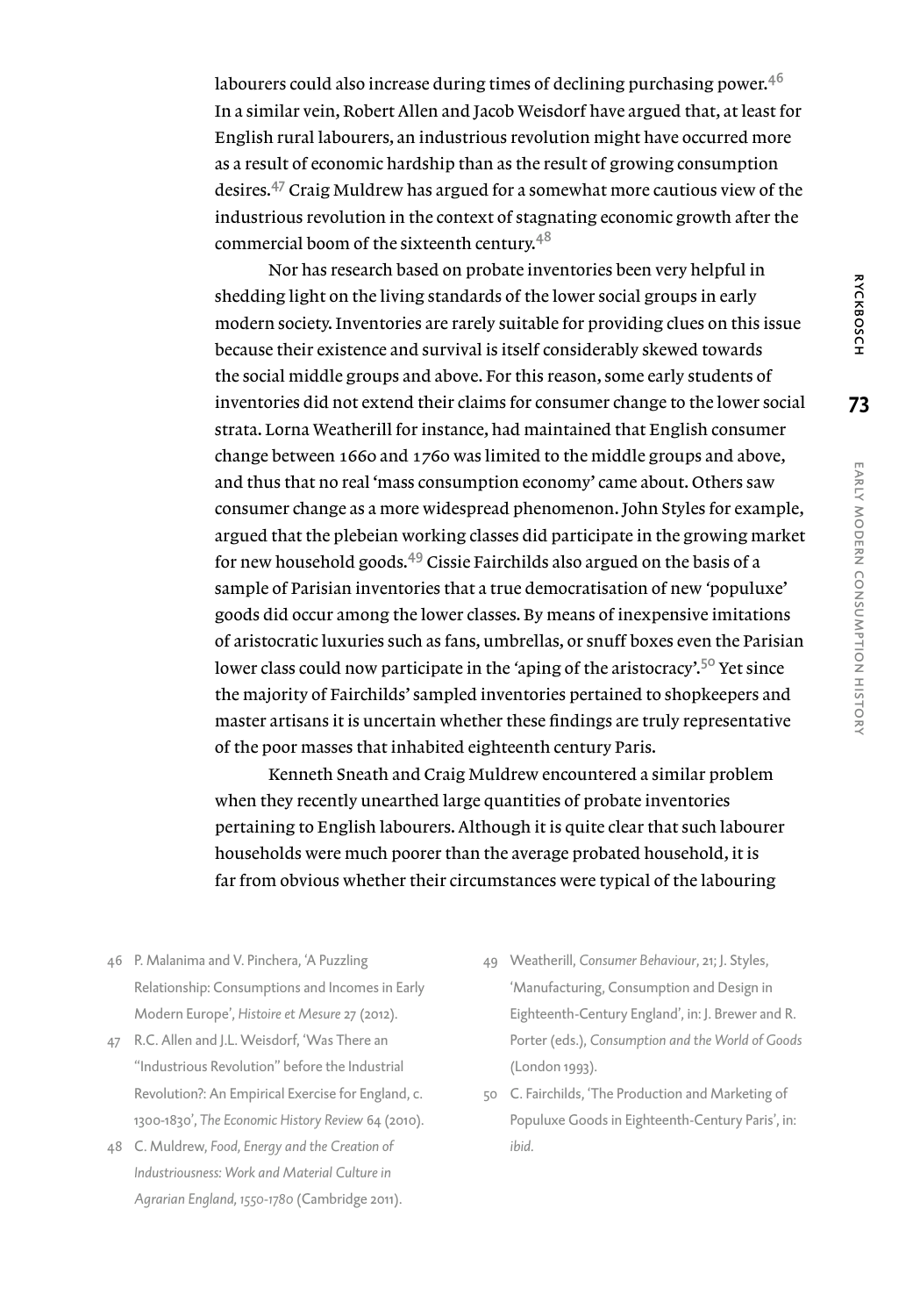poor as a whole.<sup>51</sup> A comparison with tax records for instance, indicates that these labourer inventories were not necessarily drawn mainly from the poorest part of the total population, but in most cases from the lower middle groups.<sup>52</sup> Nonetheless, even in such labour inventories from seventeenth, and eighteenth century Huntingdonshire Sneath found almost no evidence of the spread of consumer goods such as forks, curtains, pictures or items associated with hot drinks. Only by the second half of the eighteenth century did the 'consumer revolution' seem to make its cautious way to these English lower social strata – that is, after the industrial revolution had begun.<sup>53</sup> Likewise, although the after-death inventories from the Amsterdam *burgher* orphanage collected by Anne McCants unquestionably represent a group of sub-average means, it is not entirely clear if the majority of them were in fact destitute or poor households.54 To what extent the diffusion of colonial 'luxury' commodities evident in these inventories can be considered as indicative of a budding society of genuine 'popular' or 'mass' consumption thus remains open to debate.<sup>55</sup>

Probably the most cautious study of lower-class inventories so far has been undertaken by Peter King, who studied a sample of 50 English inventories of pauper households receiving relief from the parish.<sup>56</sup> He demonstrated that Weatherill's reservations with regards to the social penetration of consumer change only ceased to be applicable during the second half of the eighteenth century. Only then did a broad range of new commodities find their way into these pauper households, even though their

- 51 K. Sneath, *Consumption, Wealth, Indebtedness and Social Structure in Early Modern England* (S.l. 2009).
- 52 Of Muldrew's 1,000 inventoried labourers 68% possessed farm animals and over half of them grew agricultural crops – implying that the majority of these households were certainly not fully proletarianised. Furthermore a comparison with the seventeenth century hearth tax demonstrates that only 37% of the (matched) labourer inventories were exempt from the tax, compared to 32% of the total population. Muldrew, *Food, Energy and the Creation of Industriousness*, 166, 188.
- 53 Sneath, *Consumption, Wealth, Indebtedness*. A similar position was taken by K. Wrightson and D. Levine, *Poverty and Piety in an English Village, Terling 1525-1700* (New York 1979).
- 54 For a comparison between these inventories and broader socio-economic stratification criteria, see: A. McCants, 'Inequality among the Poor of Eighteenth Century Amsterdam', *Explorations in Economic History* 44 (2007).
- 55 See A. McCants, 'Exotic Goods, Popular Consumption, and the Standard of Living: Thinking about Globalization in the Early Modern World', *Journal of World History* 18 (2007); idem, 'Poor Consumers as Global Consumers: The Diffusion of Tea and Coffee Drinking in the Eighteenth Century', *The Economic History Review*  61 (2008).
- 56 P. King, 'Pauper Inventories and the Material Lives of the Poor in the Eighteenth and Early Nineteenth Centuries', in: T. Hitchcock, P. King and P. Sharpe (eds.), *Chronicling Poverty: The Voices and Strategies of the English Poor, 1640-1840* (London 1997).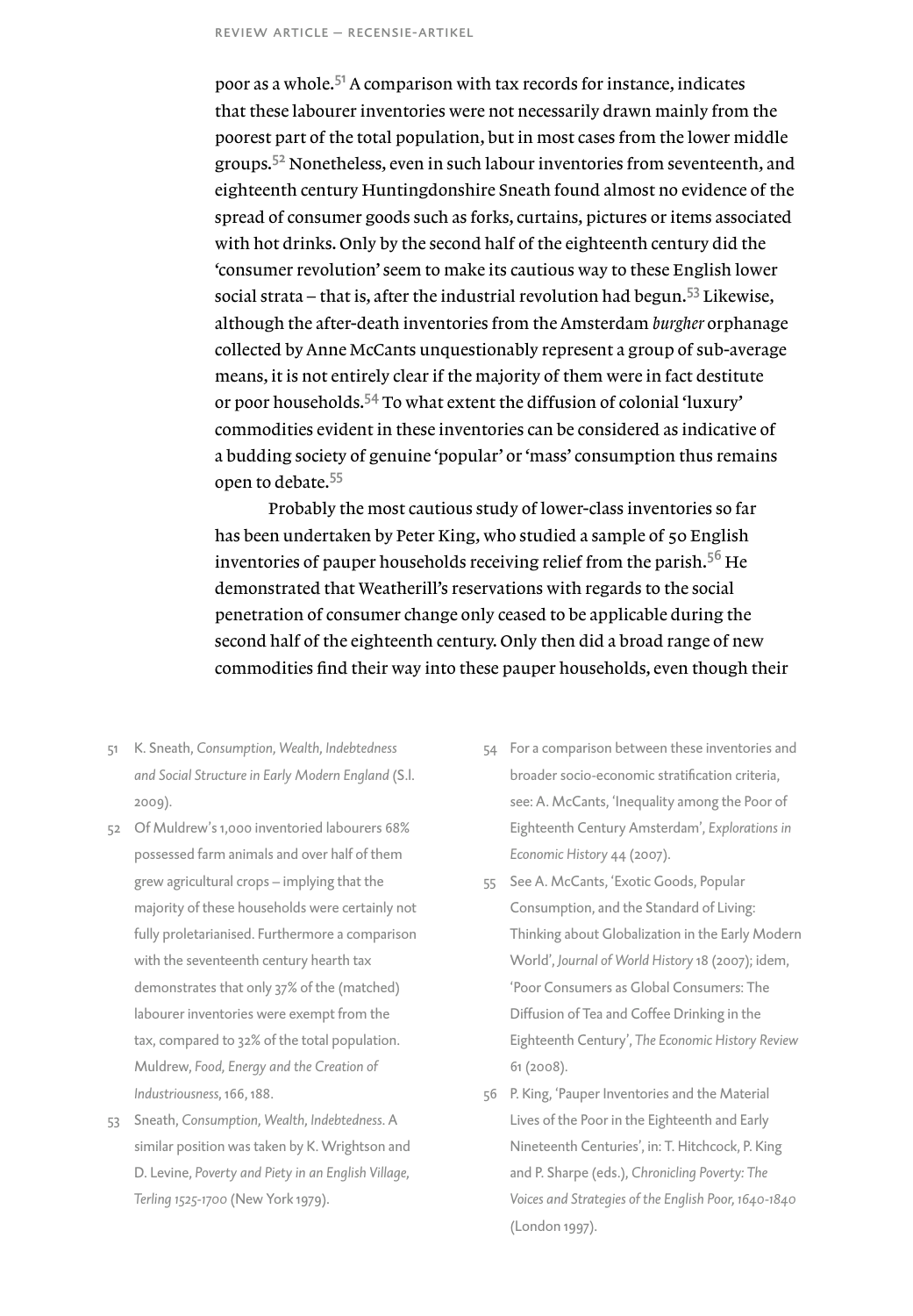total wealth did not increase. Moreover, King portrayed a far from optimistic picture of these households, since the scattered evidence suggests that although these new commodities entered the material culture of the lower classes, their position relative to the middle groups and upper classes almost certainly deteriorated.<sup>57</sup>

This latter observation has recently been emphasised anew, contradicting the opinion expressed by earlier scholars of the consumer revolution. Daniel Roche for instance, had perceived the diffusion of new clothing styles in eighteenth century Paris as part of a turn towards a less unequal social order:

[...] the hierarchical society, encased in the heavy and durable broadcloths and costly silks which were the mark of court elegance and its urban imitators, was succeeded by a more open, less stiff and more frivolous world.<sup>58</sup>

Across the Channel, Maxine Berg had similarly argued that the spread of Indian calicoes, Chinese porcelain and Japanese lacquers in English society *'*undermined the uniformity and clear social hierarchies previously imposed by sumptuary legislation, and made individuality and variety an option to much broader parts of society'.<sup>59</sup>

Nevertheless, more recent research has begun to emphasise how the changing patterns of consumption in early modern Europe often reinforced existing patterns of inequality and shaped new ones. Michael Kwass has interpreted the spread of wigs in France in terms of'inequality transformed'*,*  and as

[...] a new model of distinction in which the status meanings of consumption would be mediated by principles of utility, authenticity, individuality, and, one could add, cleanliness, taste, and health.<sup>60</sup>

A similar argument has been made for Flanders, where the unprecedented social reach of novel consumer goods was accompanied by new opportunities for social distinction and growing levels of inequality in income and wealth.<sup>61</sup> The scarcity of evidence corroborating the extension of consumer change to the lower social groups of society before the industrial revolution

57 *Ibid*.

- 58 D. Roche, *The Culture of Clothing: Dress and Fashion in the* '*Ancien Regime*' (Cambridge 1996; 1990) 504.
- 59 M. Berg, 'New Commodities, Luxuries and Their Consumers in Eighteenth-Century England', in: M. Berg and H. Clifford (eds.), *Consumers and*

*Luxury: Consumer Culture in Europe 1650-1850* (Manchester 1999) 6; M. Berg, *Luxury and Pleasure in Eighteenth-Century Britain* (Oxford 2007).

- 60 M. Kwass, 'Big Hair: A Wig History of Consumption in Eighteenth-Century France', *The American Historical Review* 111 (2006) 658.
- 61 Ryckbosch, *A Consumer Revolution under Strain*.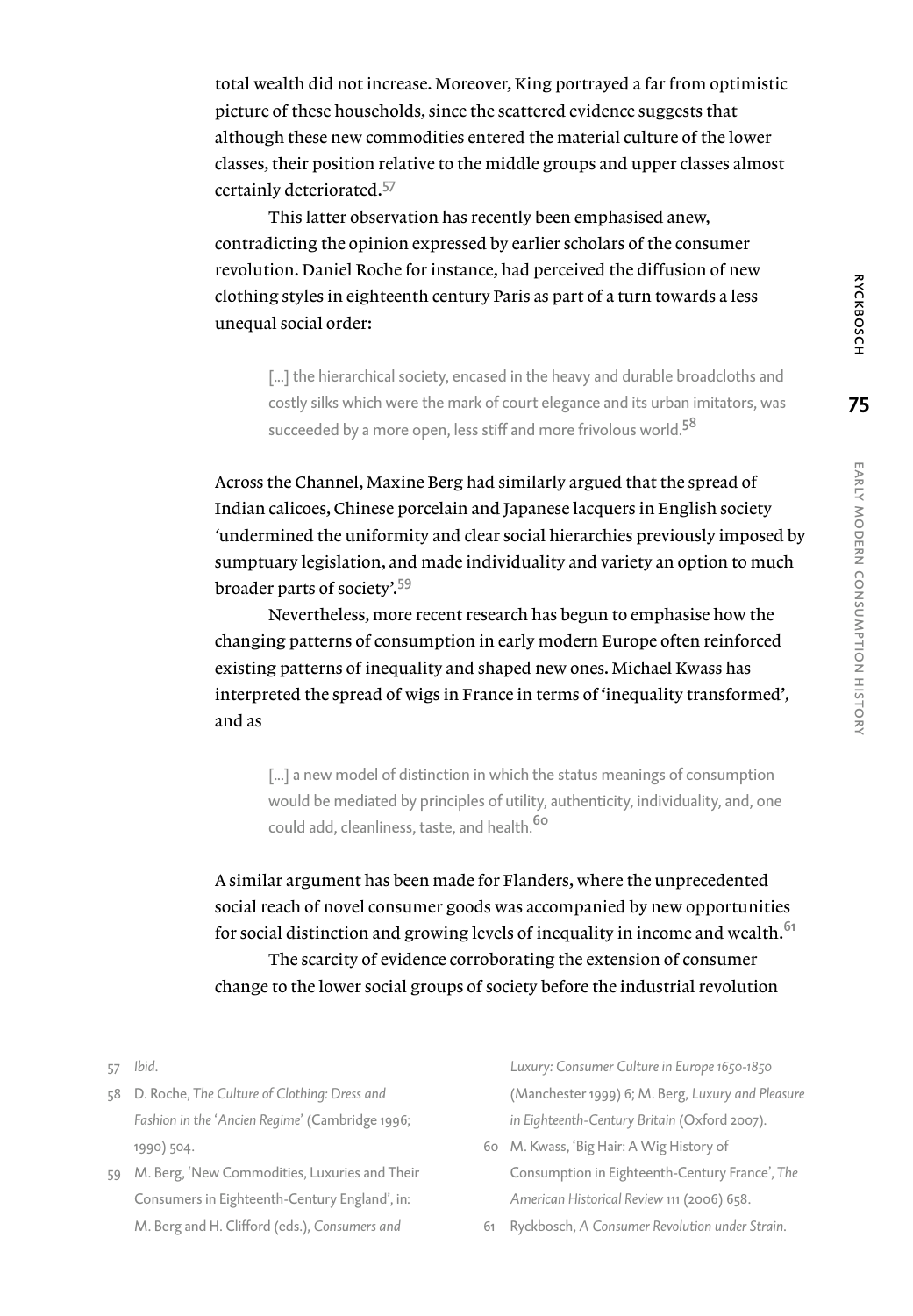

### $\blacktriangle$  .

The custom of tea-drinking, especially as it became a rather elaborate form of domestic sociability, brought forth an expanding material culture, as well as new import substitution industries. This teapot made in white and blue Delftware (ca. 1710-1740) is just one of many examples.

Collection Rijksmuseum Amsterdam.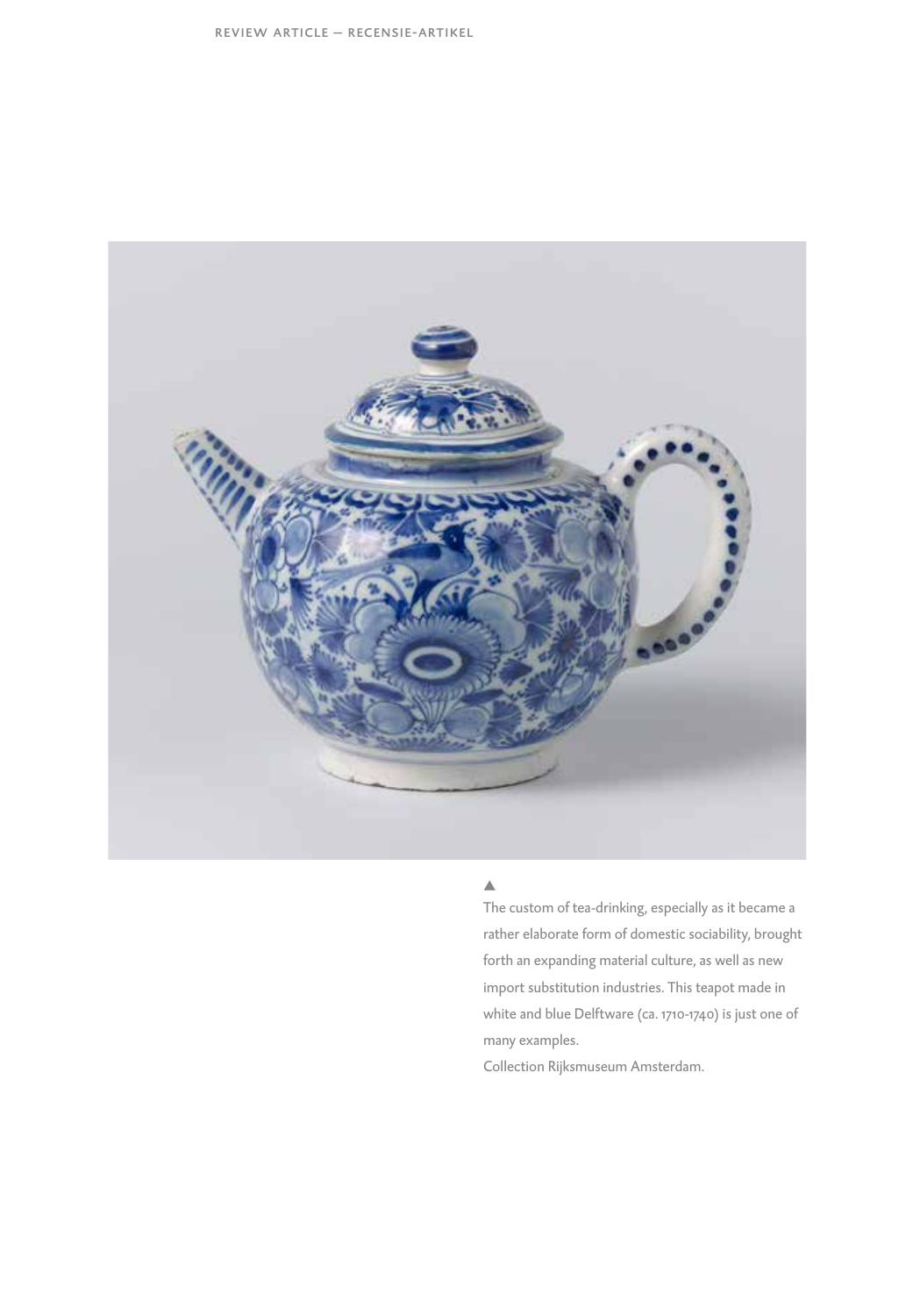and the renewed pessimism with regard to the egalitarian effects of such consumer change, both urge caution in interpreting the impact of any early modern 'consumer revolution'. Whether the profound consumer changes experienced in many places and times in which they had previously been thought inconceivable did indeed reflect raised absolute living standards or relative social positions of social groups below the middle strata of society, largely remains open to debate. More than anything, the impressive growth of new empirical data on pre-industrial consumerism has strengthened the urgency to reconsider the conceptualisation of both consumption and change.

#### **From cultural to material histories of consumption**

The growing evidence of consumer change prior to the industrial revolution has generally led to renewed importance being given to cultural approaches to the history of early modern consumption. If changing habits of consumption were indeed the cause rather than effect of transforming mechanisms of production and distribution, then explanations for this change are likely to be sought in the cultural sphere. Jan de Vries for instance, has situated consumer change in seventeenth century Holland within the context of an emerging culture of the urban bourgeoisie who increasingly abandoned the traditional, moral restraints on luxury spending. These restraints were replaced by a gradual embrace of a 'new luxury' consumption, practiced by 'active consumers' in search of utility maximisation in the sphere of comfort, pleasure novelty or a general 'groping for modernity'.<sup>62</sup>

The idea that the early modern culture of consumption experienced profound changes and affected a transformation of consumption practices has been based in no small measure on the opinions expressed by contemporary thinkers. Throughout much of the seventeenth and eighteenth centuries English and French philosophers and political economists debated the virtues and dangers of luxury consumption as part of a larger discussion on the nature of trade, mercantilism, economic policy and progress. In these 'luxury debates' the idea that material luxury could improve men's lot in a justifiable and even laudable way was developed by people like Nicholas Barbon, Bernard Mandeville and David Hume in England, and Jean-François Melon, Georges

62 De Vries, *The Industrious Revolution*, 44-58. A critical appraisal of this perspective from the perspective of urban consumer culture in Brussels in V. De Laet, *Brussel binnenskamers. Kunst- en luxebezit in het spanningsveld tussen hof en stad, 1600-1735* (Amsterdam 2011).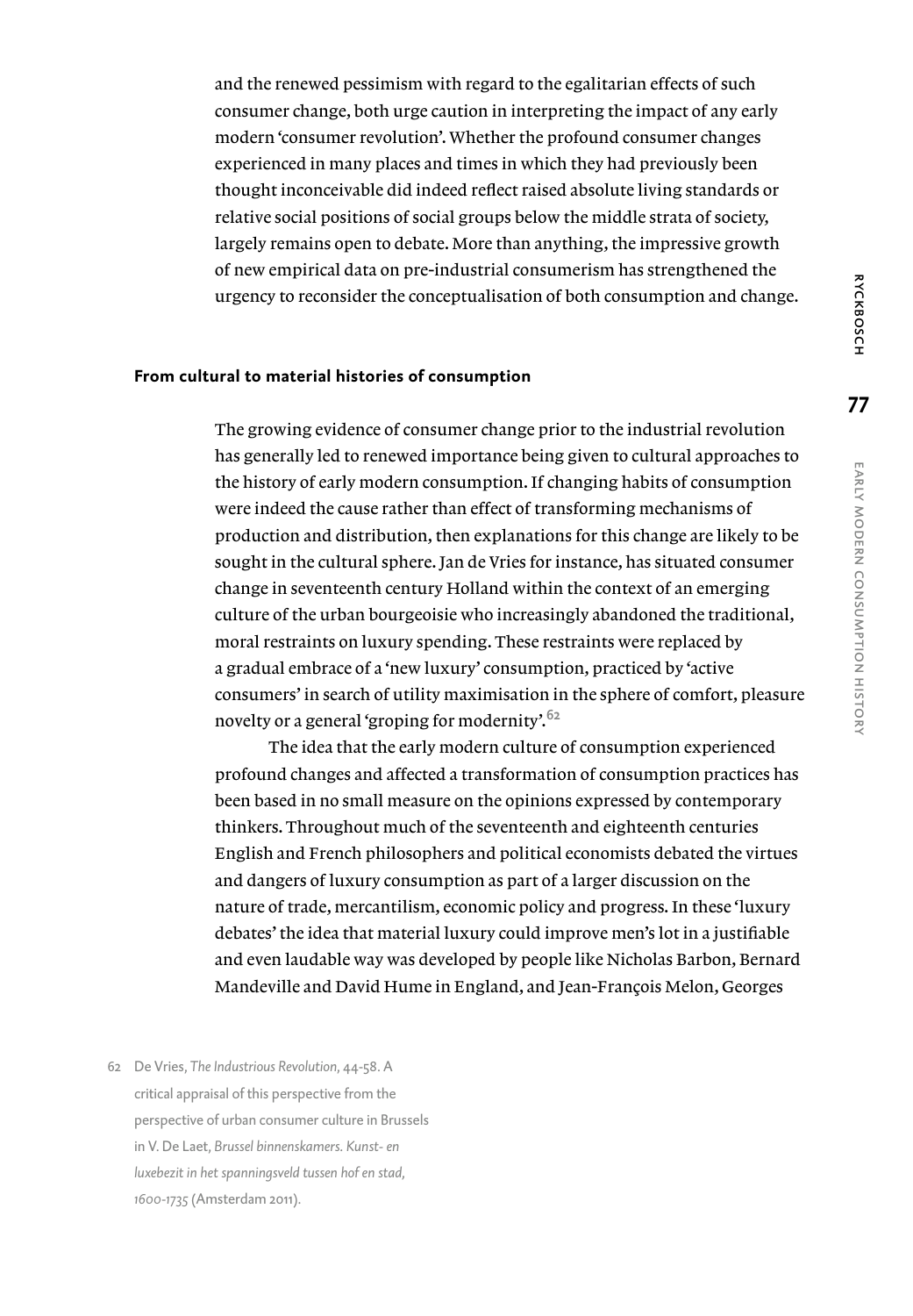Dumont and Voltaire in France.<sup>63</sup> By the middle of the eighteenth century the ability to consume free from moral and legal restrictions became a central tenet of Enlightenment ideas on liberty and personal happiness in the economic as well as the political sphere.  $64$  In the dominant paradigm of current economic history, this Enlightenment notion of the liberation of the consumer from traditional moral constraints and sumptuary legislation has largely been interpreted as the historical emergence of the economic actor within a rational choice model of individual agency.<sup>65</sup> Following a formalist tradition of historical reasoning, the removal of pre-modern barriers to rational consumer behaviour thus enabled the emergence of the utility-maximising *homo economicus* of neo-classical economics.

The emergence of this new consumerism has most often been situated in the context of the rise of the bourgeoisie. Peter Earle and Lorna Weatherill in England and Thera Wijsenbeek-Olthuis in the Dutch Republic already discerned the most innovative consumer patterns among the 'taste groups' of the social middle layers of society (i.e. those who were prosperous, but did not generally belong to the aristocracy). This notion has been expanded upon from a more thorough cultural perspective during recent years. Strongly influenced by structuralist and semiotic methodological traditions, this field of research has frequently endorsed the idea of the relative autonomy of cultural consumer change from transitions in the social and economic sphere.<sup>66</sup> Thus a great number of comprehensive cultural discourses have been identified in which these changes were embedded, such as Woodruff Smith's 'culture

- 63 J. Sekora, *Luxury: The Concept in Western Thought, Eden to Smollet* (Baltimore 1977) 113. See also P. Slack, 'The Politics of Consumption and England's Happiness in the Later Seventeenth Century', *English Historical Review* 122 (2007); M. Kwass, 'Ordering the World of Goods: Consumer Revolution and the Classification of Objects in Eighteenth-Century France', *Representations*  82 (2003); A. Firth, 'Moral Supervision and Autonomous Social Order: Wages and Consumption in 18th-Century Economic Thought', *History of the Human Sciences* 15 (2002).
- 64 For instance David Hume, in his *Political Discourses*, held the materialism and individualism of England's consumer culture responsible for its unique parliamentary system and political freedoms; Sekora, *Luxury*, 119.
- 65 Detailed studies of historical sumptuary legislation over longer time periods, and of intellectual histories on luxury, have been considerably more nuanced with regards to the scope for change in the eighteenth century: G. Guerzoni, 'Liberalitas, Magnificentia, Splendor: The Classic Origins of Italian Renaissance Lifestyles', *History of Political Economy* 31 (1999); A. Hunt, *Governance of the Consuming Passions: A History of Sumptuary Law* (New York 1996).
- 66 This issue is explicitly confronted in the epilogue to W.D. Smith, *Consumption and the Making of Respectability, 1600-1800* (London 2002). See in more general (and provocative) terms: M. Bianchi, 'Consuming Novelty: Strategies for Producing Novelty in Consumption', *Journal of Medieval and Early Modern Studies* 28 (1998).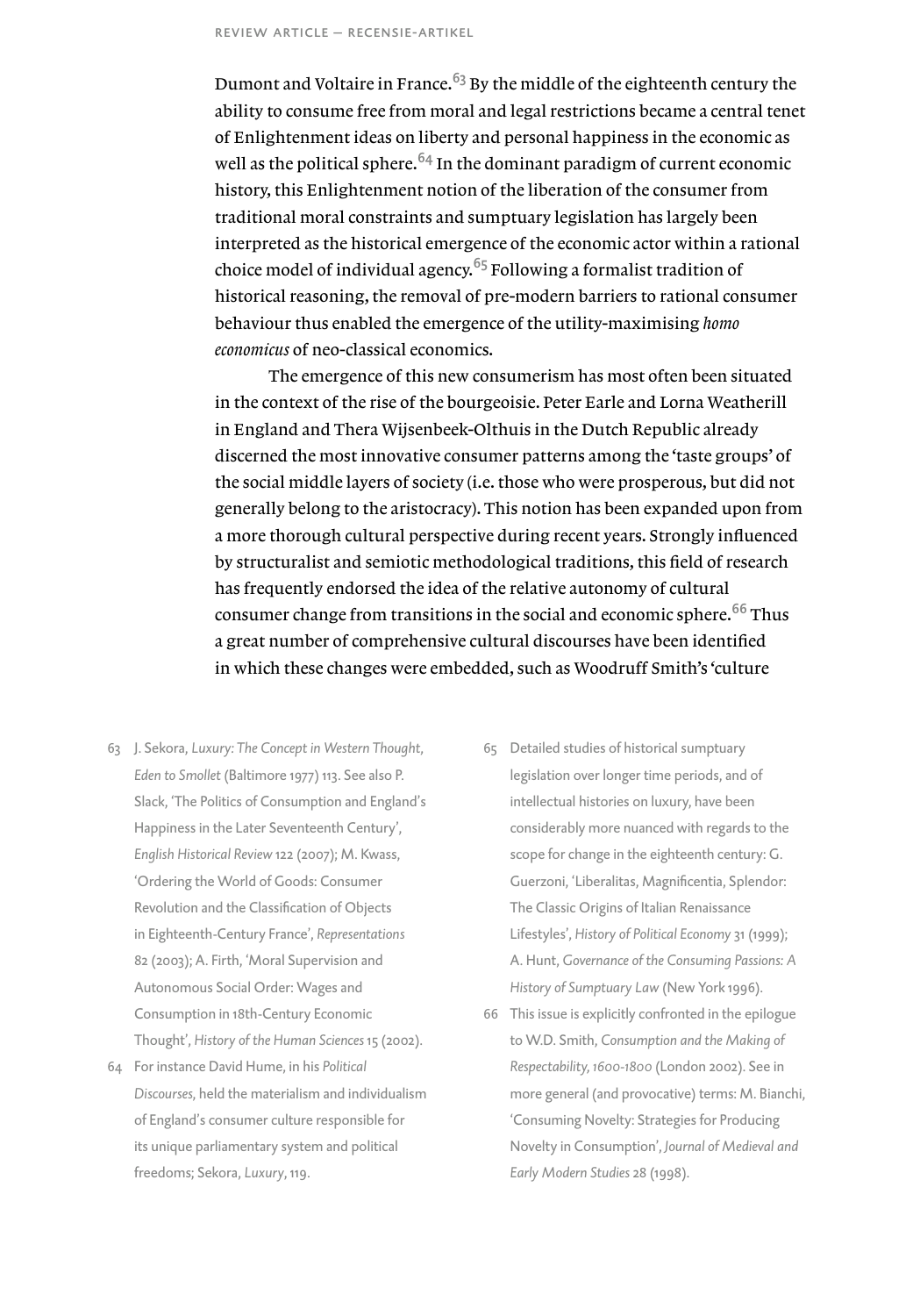of respectability'67, Colin Campbell's 'romantic ethic'68, the inventions of 'comfort'<sup>69</sup> and 'cleanliness'<sup>70</sup>, and such contemporary notions as 'politeness'<sup>71</sup> or 'decorum'72. Woodruff D. Smith for instance, described the transition in the dominant cultural context of consumption in the early modern Anglo-Saxon world from a culture of 'gentility' to a culture of 'respectability'. Whereas the former was characterised mainly by status-conform conspicuous consumption, the latter was based on a democratisation of 'bourgeois' consumerism  $-$  an indulgence in comfort and pleasure, but kept in check and mediated by intricate repertoires of rationality, restraint and taste.<sup>73</sup> With regard to the Southern Netherlands, Johan Poukens and Nele Provoost have argued that the same move towards 'respectable' forms of bourgeois consumption can also be discerned in the provincial cities of the eighteenth century.<sup>74</sup>

As a result of this relatively autonomous cultural approach to consumer change, a considerable variety of case studies has emphasised the ways in which early modern consumers exercised discrete, individual choice in order to express specific meanings and identities – through their clothing styles and domestic interiors, or wearing wigs or drinking tea.<sup>75</sup> This optimistic interpretation of the agency of the consumer to enact change – in the cultural, political, social and economic spheres – in the early modern world is open to two important qualifications.

- 67 Smith, *Consumption*.
- 68 C. Campbell, *The Romantic Ethic and the Spirit of Modern Consumerism* (Oxford 1987).
- 69 J.E. Crowley, *The Invention of Comfort* (Baltimore 2001); E. Shove, 'Comfort and Convenience: Temporality and Practice', in: F. Trentmann (ed.), *The Oxford History of Consumption* (Oxford 2012).
- 70 G. Vigarello, *Concepts of Cleanliness: Changing Attitudes in France since the Middle Ages* (Cambridge 1988). For the reverse view of this issue, see: B. van Bavel and O. Gelderblom, 'The Economic Origins of Cleanliness in the Dutch Golden Age', *Past and Present* 205 (2009).
- 71 H. Berry, 'Polite Consumption: Shopping in Eighteenth-Century England', *Transactions of the Royal Historical Society* 12 (2002).
- 72 J. Styles and A. Vickery, 'Introduction', in: J. Styles and A. Vickery (eds.), *Gender, Taste, and Material Culture in Britain and North America, 1700-1830* (New Haven 2007).
- 73 Smith, *Consumption*. A similar argument in Kwass, 'Big Hair'.
- 74 Based on a case study of Lier in Brabant: J. Poukens and N. Provoost, 'Respectability, Middle-Class Material Culture, and Economic Crisis: The Case of Lier in Brabant, 1690-1770', *Journal of Interdisciplinary History* 42 (2011).
- 75 P. Allerston, 'Clothing and Early Modern Venetian Society', *Continuity and Change* 15 (2000); M. Ponsonby, 'Towards an Interpretation of Textiles in the Provincial Domestic Interior: Three Homes in the West Midlands, 1780-1848', *Textile History*  38 (2007); W. Schivelbusch, *Tastes of Paradise: A Social History of Spices, Stimulants and Intoxicants* (New York 1992); C. Fairchilds, 'Fashion and Freedom in the French Revolution', *Continuity and Change* 15 (2000).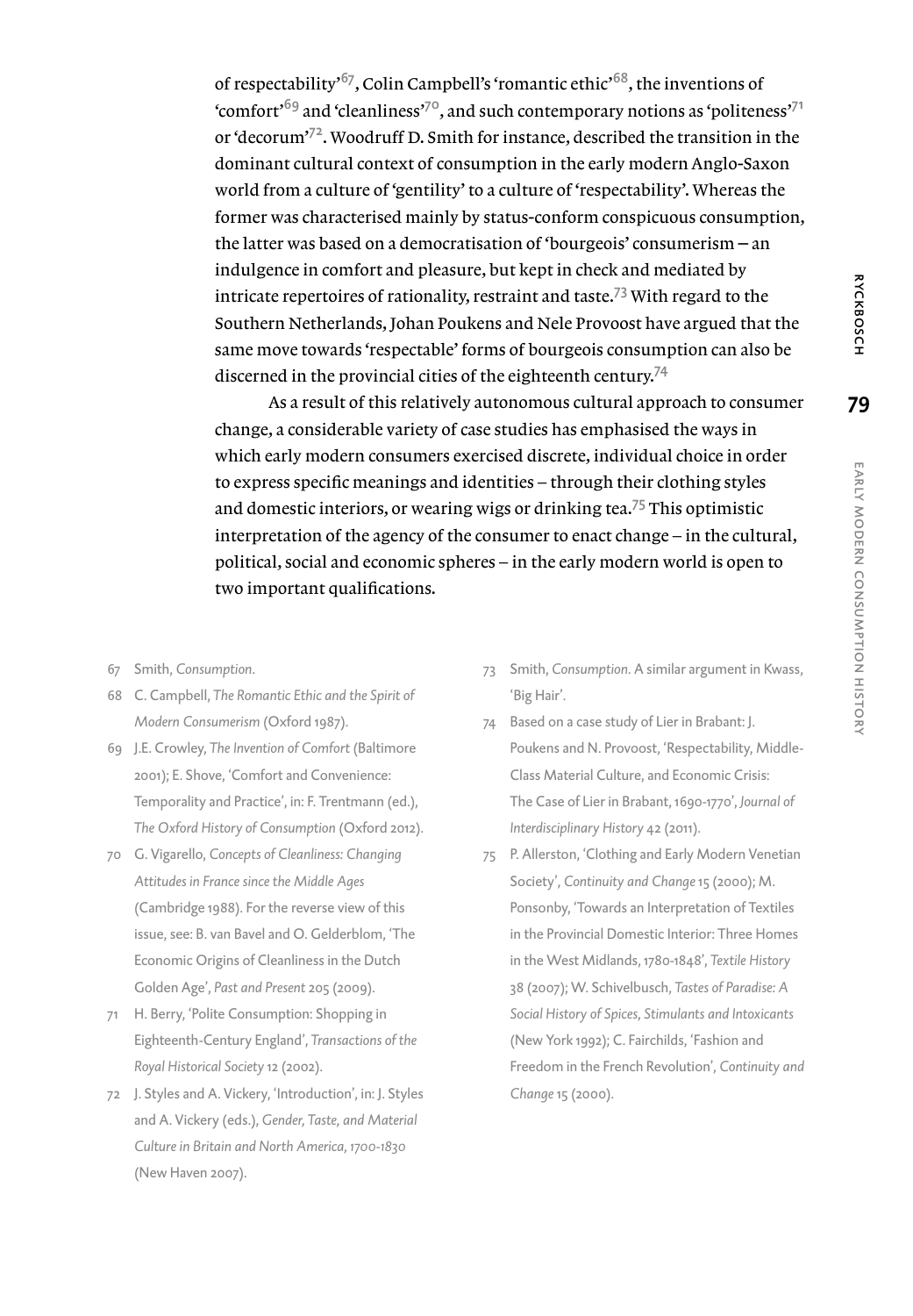A first issue to be addressed is how this firm attribution of agency to consuming subjects can be reconciled with the limits imposed by structures in the cultural, social, economic and political spheres. Contrary to the historiography on *modern* consumer culture, the literature on *early modern* consumerism has remained remarkably impervious to the perspective of critical approaches such as those of the Frankfurt School, or the later 'objectification' tradition of Bourdieu.<sup>76</sup> As a result, the ways in which the individual agency of early modern consumers related to the power structures of their time remain largely a less studied area. This is also the case when poststructuralist readings of material culture as 'texts' (as in the case of Daniel Miller) have failed to take into account the ways in which issues of power are pervasive in these semiotic systems.<sup>77</sup> If we want to understand how consumer change can be understood in the context of long-term transformations – such as the formation of a capitalist mode of production, the disenchantment of the world, or processes of proletarianisation and industrialisation – historians would be well-served by looking at the more complex and nuanced ways in which subjective agency is conceptualised in current sociology or anthropology.<sup>78</sup> Central to such theorising is the idea that the agency of subjects is historically contingent, and dependent on the specific relationship between people and their means of communication (including material ones) within a given society.<sup>79</sup>

A second challenge for the historiography that emphasises the relative autonomy of consumer behaviour in affecting change in the early modern world would be to deal with materiality in a more conscious way.<sup>80</sup> Already long-standing developments in economic anthropology, archaeology and sociology have refocused attention on the ability of material objects to exert agency. In economic anthropology this notion can be traced back to Marcel Mauss' distinction between 'gifts' and 'commodities' (1924). Mauss saw the gift as a form of exchange typical of pre-modern societies and characterised by

- 76 P. Bourdieu, *Distinction: A Social Critique of the Judgement of Taste* (Cambridge, Mss. 1984); H. Marcuse, *One-Dimensional Man: Studies in the Ideology of Advanced Industrial Society* (New York 1964); R. Wiggershaus, *The Frankfurt School, Its History, Theories and Political Significance* (Cambridge 1995).
- 77 This is a crucial difference when compared to the perspectives of, for instance Roland Barthes or Michel Foucault. In as far the comparison with texts serves as a metaphor only, it can be noted that issues of power are far more pervasively comprised in acts of consumption than in

structures of language. W.H.J. Sewell, 'A Theory of Structure: Duality, Agency, and Transformation', *American Journal of Sociology* 98 (1992) 23-24 and also W.H.J. Sewell, *Logics of History: Social Theory and Social Transformation* (Chicago 2005).

- 78 M. Emirbayer and A. Mische, 'What is Agency?', *American Journal of Sociology* 103 (1998).
- 79 See for example W. Keane, *Christian Moderns: Freedom and Fetish in the Mission Encounter* (Oakland 2007).
- 80 F. Trentmann, 'Materiality in the Future of History: Things, Practices, and Politics', *Journal of British Studies* 48 (2009).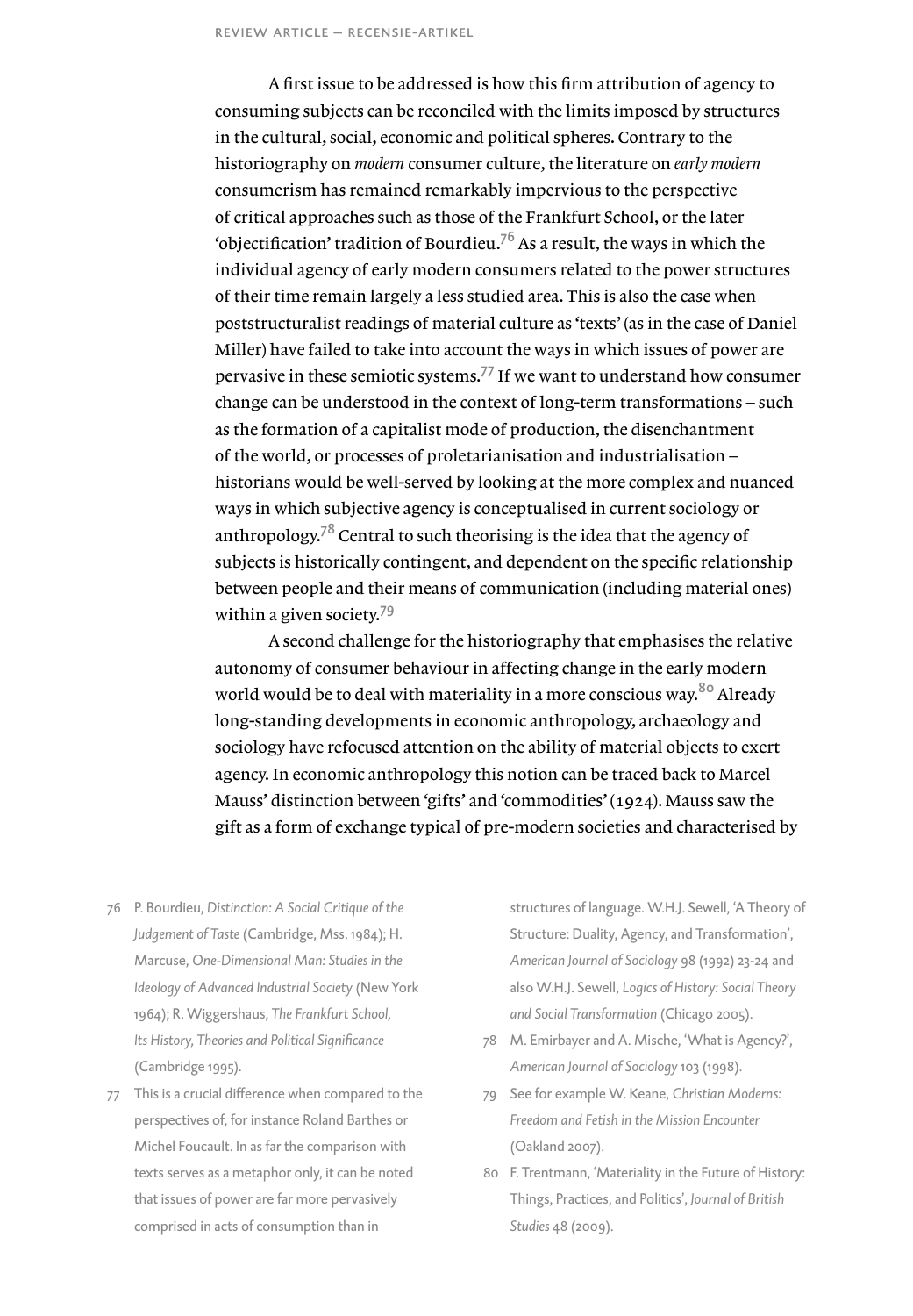the fact that its value is determined by the nature of the giver. In commodities, on the other hand, no trace of the producer or giver remains in the object itself. Although later anthropologists such as Arjan Appadurai and Igor Kopytoff dismissed this dichotomy and the modernisation theory it implied, the underlying premise that the boundaries between persons and things are culturally variable has not been discarded. Instead, they developed the notion that the nature of objects is not fixed, but instead is dependent upon the regimes of value in which they are embedded. All objects should thus be seen as potentially either gifts or commodities, depending on the contexts through which they circulate.<sup>81</sup>

In this tradition, the idea of the 'biographies of things' has also emerged, i.e. the idea that objects can transform from gifts to commodities and vice versa – and as such can build different layers of meaning. From there, it has been but a small step to seeing that objects can also have effects on subjects, and thus can also have an agency – albeit dependent on the context in which they are embedded. The result has been a growing attention not just to the (semiotic) *meaning* of things, but also to the very relationship of objects and subjects.  $82$  As in the work of Patrick Joyce, for instance, the central question has become not what things *meant*, but what they *did* in the social, cultural and political sphere.<sup>83</sup> This anthropological perspective has found its counterpart in the sociological field of 'Actor-Network Theory' (ant), where both value and agency are taken to be located in the interwoven networks ('agencements' or 'assemblages') of objects, concepts and actors – rather than in any of its components separately.  $84$ From this perspective, Bruno Latour's concept of 'purification' holds particular promise for re-interpreting early modern changes in consumption. It refers specifically to the (imaginary, yet real) drawing of a clear line between human agency and natural determinism in the process of modernisation.  $85$ 

Yet overall the impact of this 'material turn' in early modern consumption historiography has been remarkably slow.<sup>86</sup> A rare exception is

- 81 A. Appadurai, 'Introduction: Commodities and the Politics of Value', in: idem (ed.), *The Social Life of Things: Commodities in Cultural Perspective* (Cambridge 1986); I. Kopytoff, 'The Cultural Biography of Things: Commoditization as Process', in: *ibid.*
- 82 J. Hoskins, 'Agency, Biography and Objects', in: C. Tilley et al. (eds.), *Handbook of Material Culture* (London 2006); A. Gell, *Art and Agency: A New Anthropological Theory* (Oxford 1998).
- 83 P. Joyce, *The Rule of Freedom: Liberalism and the Modern City* (London 2003).
- 84 B. Latour, *Nous n*'*avons jamais été modernes: Essai d*'*anthropologie symétrique* (Paris 1991).
- 85 See also the ways in which this concept was put to historical use in Keane, *Christian Moderns*.
- 86 An overview in Trentmann, 'Materiality in the Future of History: Things, Practices, and Politics'. For the nineteenth and twentieth centuries there are some important pioneering works: J. Vernon, 'The Ethics of Hunger and the Assembly of Society: The Techno-Politics of the School Meal in Modern Britain', *The American Historical Review*  110 (2005); Joyce, *The Rule of Freedom: Liberalism and the Modern City*.

**81**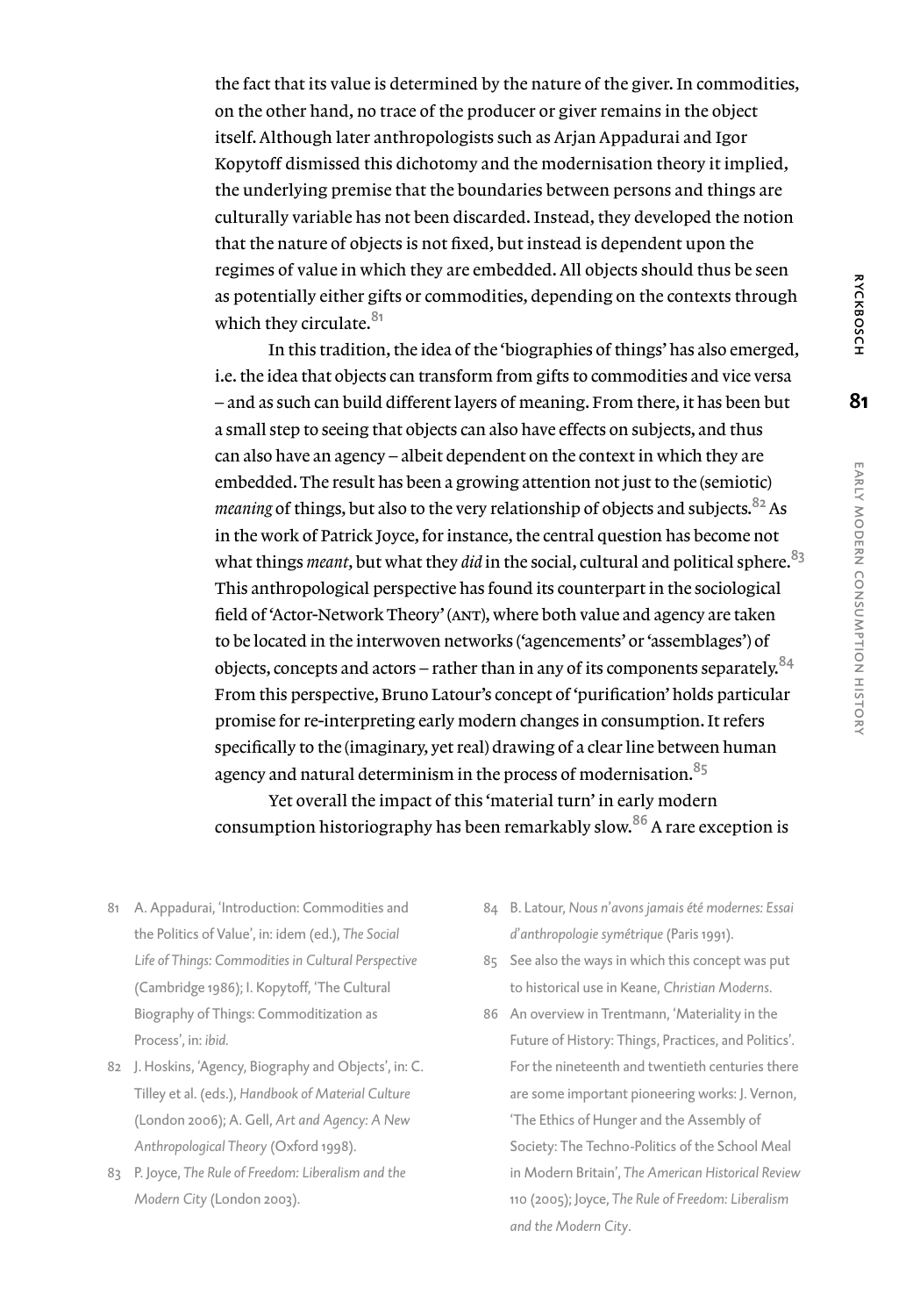presented by the work of sociologist Chandra Mukerji, who has consistently emphasised the contribution of material objects in actively establishing economic, scientific and political processes during the early modern period. Mukerji has argued for instance, that the coming about of a commerce in prints, maps and decorated calicoes during the sixteenth century both modelled *and* itself diffused a new orientation toward material objects.<sup>87</sup> In the political arena, she has furthermore demonstrated how the material culture of the built environment itself has served as an instrument of domination.<sup>88</sup> Recent work by Bert De Munck has similarly shown how going beyond the semiotic value of things and taking the so-called 'material turn' seriously can shed new light on the main transformations of early modern society. De Munck demonstrated that the well-established evidence on the declining position of early modern craft guilds, and the related changing appreciation of commodities (which became less valued for their intrinsic value than for their design and modishness), can be interpreted in the perspective of ant-studies to signal an underlying shift in subject-object relations, and hence in the very epistemology of consumer value.<sup>89</sup> Nevertheless, such innovative research that concerns the agency of both consumers and objects in order to confront the great transformations of early modern society remains rare.

## **Concluding remarks and future perspectives**

The search for the early origins of a consumer society in the pre-industrial period has brought forth a wealth of insights into the changing nature of material culture, distribution, consumption and production in the early modern world. At the same time, the recent extension of these insights to places and times previously not imagined to have taken part in the 'consumer revolution', and the growing challenge to its theoretical foundations from developments in sociological and anthropological fields, prompt the need for a methodological and conceptual re-evaluation of this perspective. Based on recent developments, three avenues for future research look particularly promising to deal with these issues.

- 87 C. Mukerji, *From Graven Images: Patterns of Modern Materialism* (New York 1983).
- 88 C. Mukerii, 'Material Practices of Domination: Christian Humanism, the Built Environment, and Techniques of Western Power', *Theory and Society*  31 (2002).
- 89 B. De Munck, 'Guilds, Product Quality and Intrinsic Value: Towards a History of Conventions?', *Historical Social Research* 36 (2011); B. De Munck, 'The Agency of Branding and the Location of Value: Hallmarks and Monograms in Early Modern Tableware Industries', *Business History* (2012); B. De Munck, 'Products as Gifts and Skills as Hybrids: Opening a Black Box in the History of Material Culture', *Past and Present*  (forthcoming).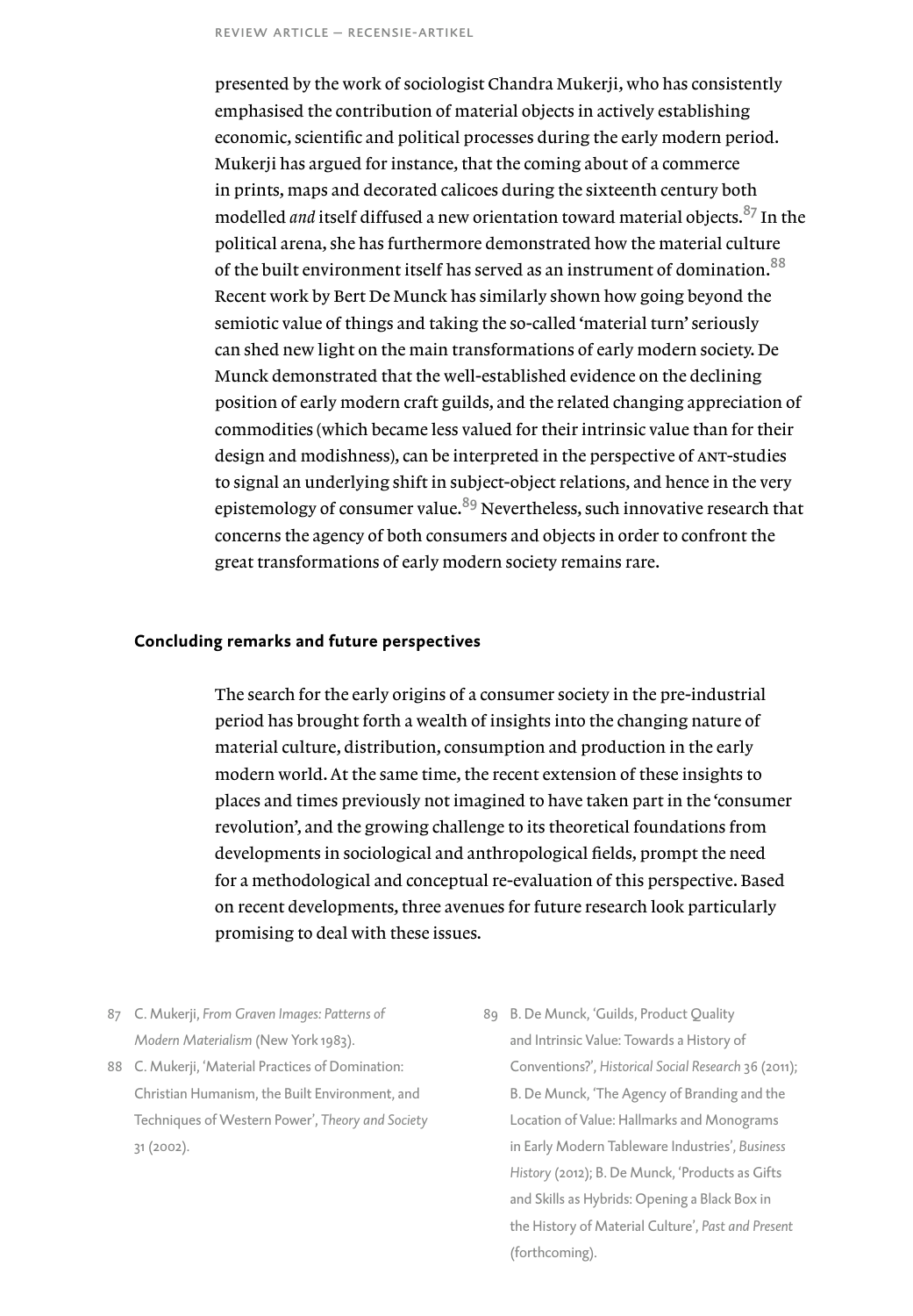A first item on the agenda for future research should be a more conscious methodological focus on well-defined comparative research. The recent growth of empirical studies discerning significant consumer changes all over the late medieval, early modern and modern world clearly exposes the difficulty in establishing the contours of continuity and change from (a multitude of) single case studies. Notwithstanding the amount of scholarly attention (and funding) invested in this research field, it remains difficult to compare the degree to which consumerism was a more pervasive force in – for instance – sixteenth century Tuscany, seventeenth century Friesland, eighteenth century England or Ming China. In this respect the Low Countries can be regarded as an excellent testing ground, with its many regional differences in economic, political and religious structure during the early modern period providing sufficient potential for a long-term comparative study of both continuity and change in consumption. Moreover, it could serve as a testing ground for the development of comparative methodologies that could then be applied on a more global scale.

On a larger scale, the recent developments in consumption history underline the need for a more conscious stance on global history. The current approach, which takes evidence of growing consumerism anywhere in the world as proof of early economic modernisation and capitalist development, tends to interpret separate local processes as particular instances of a single, euro-centric modernisation process.90 Such a perspective fails to take into account the various ways in which global consumer change during the early modern period was not a unidirectional process<sup>91</sup>, as well as of the interdependencies in play on a larger scale. Thus far studies of single commodities such as sugar or cotton have been somewhat more successful in the field of global consumption history.<sup>92</sup> Instead of insisting on the diffusion of a single European consumer culture, these have generally framed our understanding of early modern consumer change in the context of long processes of global convergence in consumption and specialisation in production. It is a perspective too often missing from the early modern consumption literature in general.

- 90 D. Chakrabarty, *Provincializing Europe: Postcolonial Thought and Historical Difference* (Princeton 2007), but see also the criticism in V. Chibber, *Postcolonial Theory and the Specter of Capital* (London 2013). On explicitly material mediation in local processes of globalization, see again Keane, *Christian Moderns*.
- 91 See for instance M. Norton, 'Tasting Empire: Chocolate and the European Internalization of Mesoamerican Aesthetics', *The American Historical Review* 111 (2006).
- 92 The best examples are S. Mintz, *Sweetness and Power: The Place of Sugar in Modern History* (New York 1985); G. Riello, *Cotton: The Fabric that made the Modern World* (Cambridge 2013).

**83**